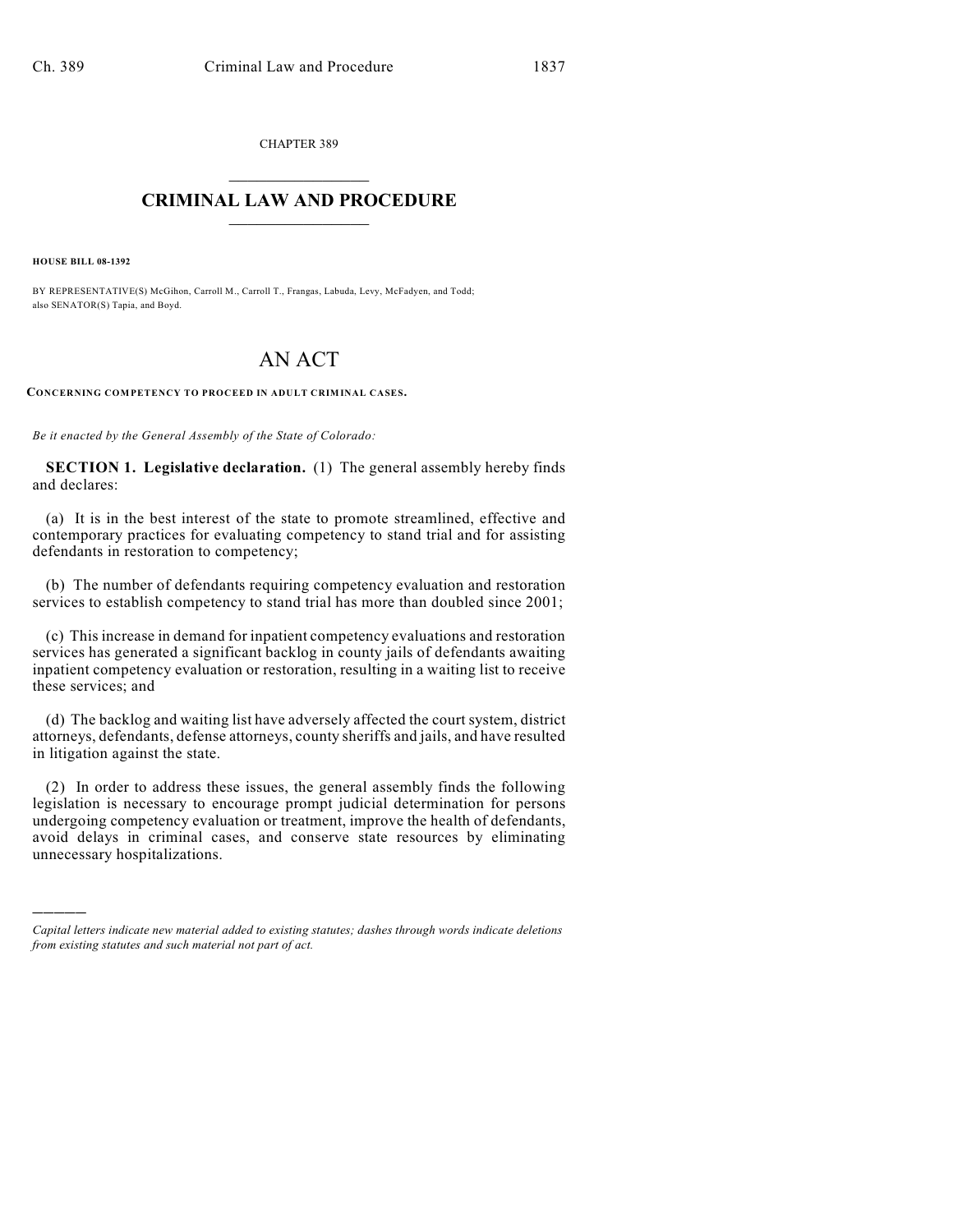**SECTION 2.** Title 16, Colorado Revised Statutes, is amended BY THE ADDITION OF A NEW ARTICLE to read:

## **ARTICLE 8.5 Competency To Proceed**

**16-8.5-101. Definitions.** AS USED IN THIS ARTICLE, UNLESS THE CONTEXT OTHERWISE REQUIRES:

(1) "COMPETENCY EVALUATION" INCLUDES BOTH COURT-ORDERED COMPETENCY EVALUATIONS AND SECOND EVALUATIONS.

(2) "COMPETENCY EVALUATOR" MEANS A LICENSED PHYSICIAN WHO IS A PSYCHIATRIST OR A LICENSED PSYCHOLOGIST, EACH OF WHOM IS TRAINED IN FORENSIC COMPETENCY ASSESSMENTS, OR A PSYCHIATRIST WHO IS IN FORENSIC TRAINING AND PRACTICING UNDER THE SUPERVISION OF A PSYCHIATRIST WITH EXPERTISE IN FORENSIC PSYCHIATRY, OR A PSYCHOLOGIST WHO IS IN FORENSIC TRAINING AND IS PRACTICING UNDER THE SUPERVISION OF A LICENSED PSYCHOLOGIST WITH EXPERTISE IN FORENSIC PSYCHOLOGY.

(3) "COMPETENCY HEARING" MEANS A HEARING TO DETERMINE WHETHER A DEFENDANT IS COMPETENT TO PROCEED.

(4) "COMPETENT TO PROCEED" MEANS THAT THE DEFENDANT DOES NOT HAVE A MENTAL DISABILITY OR DEVELOPMENTAL DISABILITY THAT PREVENTS THE DEFENDANT FROM HAVING SUFFICIENT PRESENT ABILITY TO CONSULT WITH THE DEFENDANT'S LAWYER WITH A REASONABLE DEGREE OF RATIONAL UNDERSTANDING IN ORDER TO ASSIST IN THE DEFENSE, OR PREVENTS THE DEFENDANT FROM HAVING A RATIONAL AND FACTUAL UNDERSTANDING OF THE CRIMINAL PROCEEDINGS.

(5) "COURT-ORDERED COMPETENCY EVALUATION" MEANS A COURT-ORDERED EXAMINATION OF A DEFENDANT EITHER BEFORE, DURING, OR AFTER TRIAL, DIRECTED TO DEVELOPING INFORMATION RELEVANT TO A DETERMINATION OF THE DEFENDANT'S COMPETENCY TO PROCEED AT A PARTICULAR STAGE OF THE CRIMINAL PROCEEDING, THAT IS PERFORMED BY A COMPETENCY EVALUATOR, AND INCLUDES EVALUATIONS CONCERNING RESTORATION TO COMPETENCY.

(6) "COURT-ORDERED REPORT" MEANS A REPORT OF AN EVALUATION, CONDUCTED BY OR UNDER THE DIRECTION OF THE DEPARTMENT, THAT IS THE STATUTORY OBLIGATION OF THE DEPARTMENT TO PREPARE WHEN REQUESTED TO DO SO BY THE COURT.

(7) "CRIMINAL PROCEEDINGS" MEANS TRIAL, SENTENCING, EXECUTION, AND ANY PRETRIAL MATTER THAT IS NOT SUSCEPTIBLE OF FAIR DETERMINATION WITHOUT THE PERSONAL PARTICIPATION OF THE DEFENDANT.

(8) "DEPARTMENT" MEANS THE DEPARTMENT OF HUMAN SERVICES.

(9) "DEVELOPMENTAL DISABILITY" MEANS A DISABILITY THAT HAS MANIFESTED BEFORE THE PERSON REACHES TWENTY-TWO YEARS OF AGE, THAT CONSTITUTES A SUBSTANTIAL DISABILITY TO THE AFFECTED INDIVIDUAL, AND IS ATTRIBUTABLE TO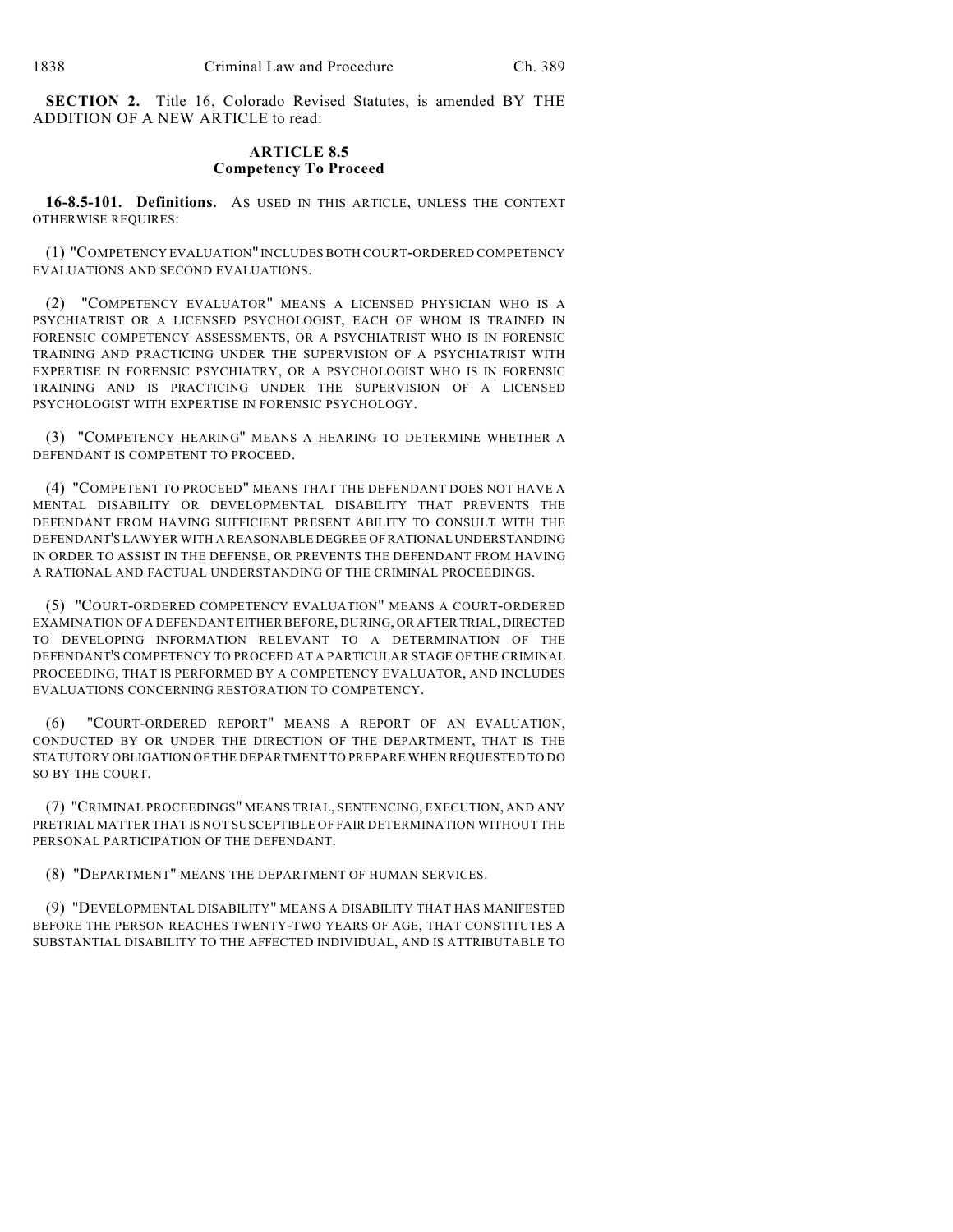MENTAL RETARDATION OR OTHER NEUROLOGICAL CONDITIONS WHEN SUCH CONDITIONS RESULT IN IMPAIRMENT OF GENERAL INTELLECTUAL FUNCTIONING OR ADAPTIVE BEHAVIOR SIMILAR TO THAT OF A PERSON WITH MENTAL RETARDATION. UNLESS OTHERWISE SPECIFICALLY STATED, THE FEDERAL DEFINITION OF "DEVELOPMENTAL DISABILITY", 42 U.S.C. SEC. 15001 ET SEQ., SHALL NOT APPLY.

(10) "EXECUTIVE DIRECTOR" MEANS THE EXECUTIVE DIRECTOR OF THE DEPARTMENT OF HUMAN SERVICES.

(11) "INCOMPETENT TO PROCEED" MEANS THAT, AS A RESULT OF A MENTAL DISABILITY OR DEVELOPMENTAL DISABILITY, THE DEFENDANT DOES NOT HAVE SUFFICIENT PRESENT ABILITY TO CONSULT WITH THE DEFENDANT'S LAWYER WITH A REASONABLE DEGREE OF RATIONAL UNDERSTANDING IN ORDER TO ASSIST IN THE DEFENSE, OR THAT, AS A RESULT OF A MENTAL DISABILITY OR DEVELOPMENTAL DISABILITY, THE DEFENDANT DOES NOT HAVE A RATIONAL AND FACTUAL UNDERSTANDING OF THE CRIMINAL PROCEEDINGS.

(12) "MENTAL DISABILITY" MEANS A SUBSTANTIAL DISORDER OF THOUGHT, MOOD, PERCEPTION, OR COGNITIVE ABILITY THAT RESULTS IN MARKED FUNCTIONAL DISABILITY, SIGNIFICANTLY INTERFERING WITH ADAPTIVE BEHAVIOR. "MENTAL DISABILITY" DOES NOT INCLUDE ACUTE INTOXICATION FROM ALCOHOL OR OTHER SUBSTANCES, OR ANY CONDITION MANIFESTED ONLY BY ANTISOCIAL BEHAVIOR, OR ANY SUBSTANCE ABUSE IMPAIRMENT RESULTING FROM RECENT USE OR WITHDRAWAL. HOWEVER, SUBSTANCE ABUSE THAT RESULTS IN A LONG-TERM, SUBSTANTIAL DISORDER OF THOUGHT, MOOD, OR COGNITIVE ABILITY MAY CONSTITUTE A MENTAL DISABILITY.

(13) "RESTORATION HEARING" MEANS A HEARING TO DETERMINE WHETHER A DEFENDANT WHO HAS PREVIOUSLY BEEN DETERMINED TO BE INCOMPETENT TO PROCEED HAS BECOME COMPETENT TO PROCEED.

(14) "SECOND EVALUATION" MEANS AN EVALUATION REQUESTED BY THE COURT, THE DISTRICT ATTORNEY, OR THE DEFENDANT THAT IS PERFORMED BY A COMPETENCY EVALUATOR AND THAT IS NOT PERFORMED BY OR UNDER THE DIRECTION OF, OR PAID FOR BY, THE DEPARTMENT.

**16-8.5-102. Mental incompetency to proceed - how and when raised.** (1) WHILE A DEFENDANT IS INCOMPETENT TO PROCEED, THE DEFENDANT SHALL NOT BE TRIED OR SENTENCED, NOR SHALL THE COURT CONSIDER OR DECIDE PRETRIAL MATTERS THAT ARE NOT SUSCEPTIBLE OF FAIR DETERMINATION WITHOUT THE PERSONAL PARTICIPATION OF THE DEFENDANT. HOWEVER, A DETERMINATION THAT A DEFENDANT IS INCOMPETENT TO PROCEED SHALL NOT PRECLUDE THE FURTHERANCE OF THE PROCEEDINGS BY THE COURT TO CONSIDER AND DECIDE MATTERS, INCLUDING A PRELIMINARY HEARING AND MOTIONS, THAT ARE SUSCEPTIBLE OF FAIR DETERMINATION PRIOR TO TRIAL AND WITHOUT THE PERSONAL PARTICIPATION OF THE DEFENDANT. THOSE PROCEEDINGS MAY BE LATER REOPENED IF, IN THE DISCRETION OF THE COURT, SUBSTANTIAL NEW EVIDENCE IS DISCOVERED AFTER AND AS A RESULT OF THE RESTORATION TO COMPETENCY OF THE DEFENDANT.

(2) THE QUESTION OF A DEFENDANT'S COMPETENCY TO PROCEED SHALL BE RAISED IN THE FOLLOWING MANNER: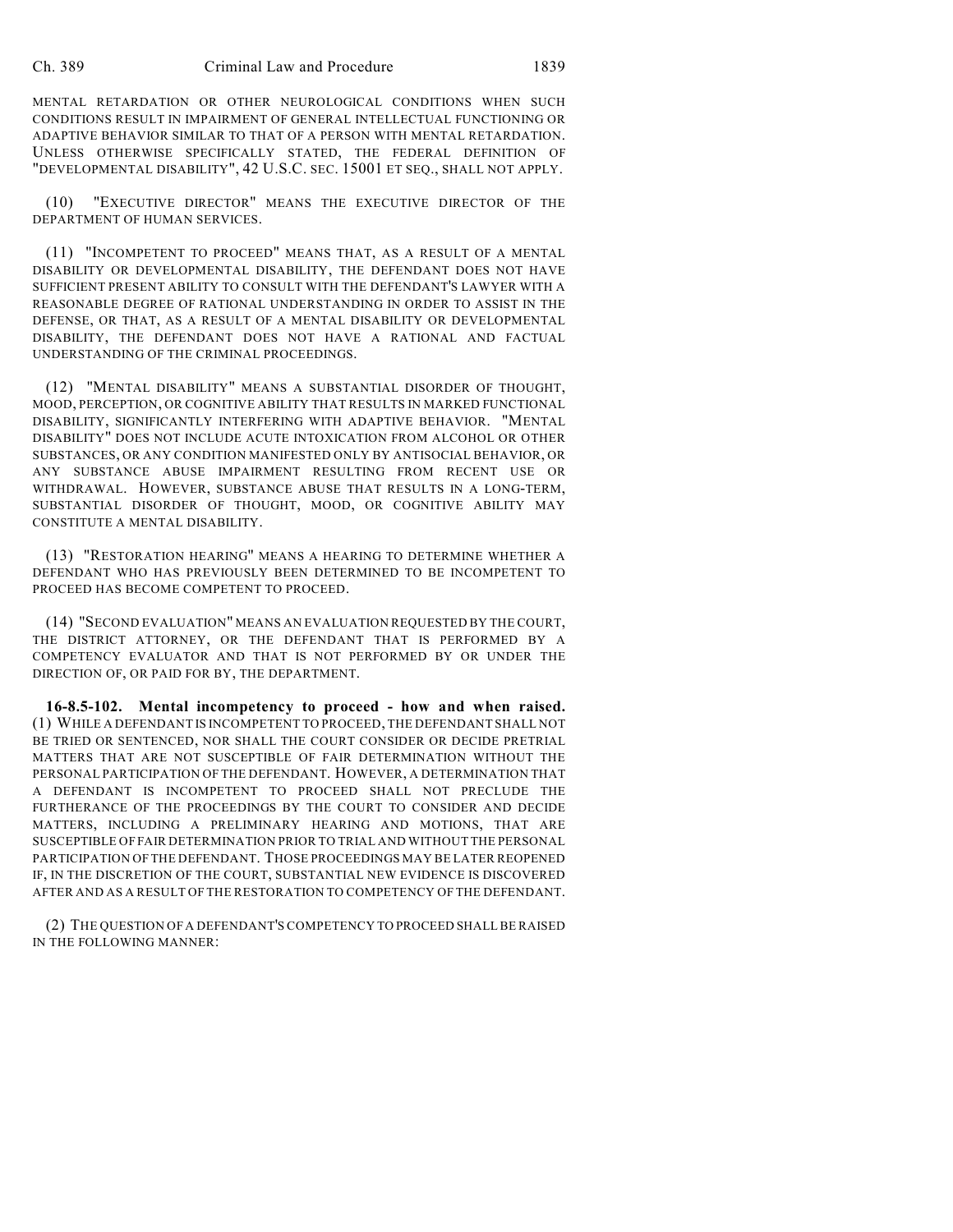(a) IF THE JUDGE HAS REASON TO BELIEVE THAT THE DEFENDANT IS INCOMPETENT TO PROCEED, IT IS THE JUDGE'S DUTY TO SUSPEND THE PROCEEDING AND DETERMINE THE COMPETENCY OR INCOMPETENCY OF THE DEFENDANT PURSUANT TO SECTION 16-8.5-103.

(b) IF EITHER THE DEFENSE OR THE PROSECUTION HAS REASON TO BELIEVE THAT THE DEFENDANT IS INCOMPETENT TO PROCEED, EITHER PARTY MAY FILE A MOTION IN ADVANCE OF THE COMMENCEMENT OF THE PARTICULAR PROCEEDING. A MOTION TO DETERMINE COMPETENCY SHALL BE IN WRITING AND CONTAIN A CERTIFICATE OF COUNSEL STATING THAT THE MOTION IS BASED ON A GOOD FAITH DOUBT THAT THE DEFENDANT IS COMPETENT TO PROCEED. THE MOTION SHALL SET FORTH THE SPECIFIC FACTS THAT HAVE FORMED THE BASIS FOR THE MOTION. THE MOTION SHALL BE SEALED BY THE COURT. IF THE MOTION IS MADE BY THE PROSECUTION, THE PROSECUTION SHALL PROVIDE TO THE DEFENSE A COPY OF THE MOTION. IF THE MOTION IS MADE BY THE DEFENSE, THE DEFENSE SHALL PROVIDE TO THE PROSECUTION NOTICE OF THE FILING OF THE MOTION AT THE TIME OF FILING, AND IF THE DEFENSE REQUESTS A HEARING, THE DEFENSE SHALL PROVIDE THE MOTION TO THE PROSECUTION AT THE TIME THE HEARING IS REQUESTED. THE MOTION MAY BE FILED AFTER THE COMMENCEMENT OF THE PROCEEDING IF, FOR GOOD CAUSE SHOWN, THE MENTAL DISABILITY OR DEVELOPMENTAL DISABILITY OF THE DEFENDANT WAS NOT KNOWN OR APPARENT BEFORE THE COMMENCEMENT OF THE PROCEEDING.

(c) BY THE AFFIDAVIT OF ANY CHIEF OFFICER OF AN INSTITUTION HAVING CUSTODY OF A DEFENDANT AWAITING EXECUTION.

(3) NOTWITHSTANDING ANY PROVISION OF THIS ARTICLE TO THE CONTRARY, THE QUESTION OF WHETHER A CONVICTED PERSON IS MENTALLY INCOMPETENT TO BE EXECUTED SHALL BE RAISED AND DETERMINED AS PROVIDED IN PART 14 OF ARTICLE 1.3 OF TITLE 18, C.R.S.

**16-8.5-103. Determination of incompetency to proceed.** (1) WHENEVER THE QUESTION OF A DEFENDANT'S COMPETENCY TO PROCEED IS RAISED, BY EITHER PARTY OR ON THE COURT'S OWN MOTION, THE COURT MAY MAKE A PRELIMINARY FINDING OF COMPETENCY OR INCOMPETENCY, WHICH SHALL BE A FINAL DETERMINATION UNLESS A PARTY TO THE CASE OBJECTS WITHIN TEN DAYS AFTER THE COURT'S PRELIMINARY FINDING.

(2) IF EITHER PARTY OBJECTS TO THE COURT'S PRELIMINARY FINDING, OR IF THE COURT DETERMINES THAT IT HAS INSUFFICIENT INFORMATION TO MAKE A PRELIMINARY FINDING, THE COURT SHALL ORDER THAT THE DEFENDANT BE EVALUATED FOR COMPETENCY BY THE DEPARTMENT AND THAT THE DEPARTMENT PREPARE A COURT-ORDERED REPORT.

(3) WITHIN TEN DAYS AFTER RECEIPT OF THE COURT-ORDERED REPORT, EITHER PARTY MAY REQUEST A HEARING OR A SECOND EVALUATION.

(4) IF A PARTY REQUESTS A SECOND EVALUATION, ANY PENDING REQUESTS FOR A HEARING SHALL BE CONTINUED UNTIL THE RECEIPT OF THE SECOND EVALUATION REPORT. THE REPORT OF THE EXPERT CONDUCTING THE SECOND EVALUATION SHALL BE COMPLETED AND FILED WITH THE COURT WITHIN SIXTY DAYS AFTER THE COURT ORDER ALLOWING THE SECOND EVALUATION, UNLESS THE TIME PERIOD IS EXTENDED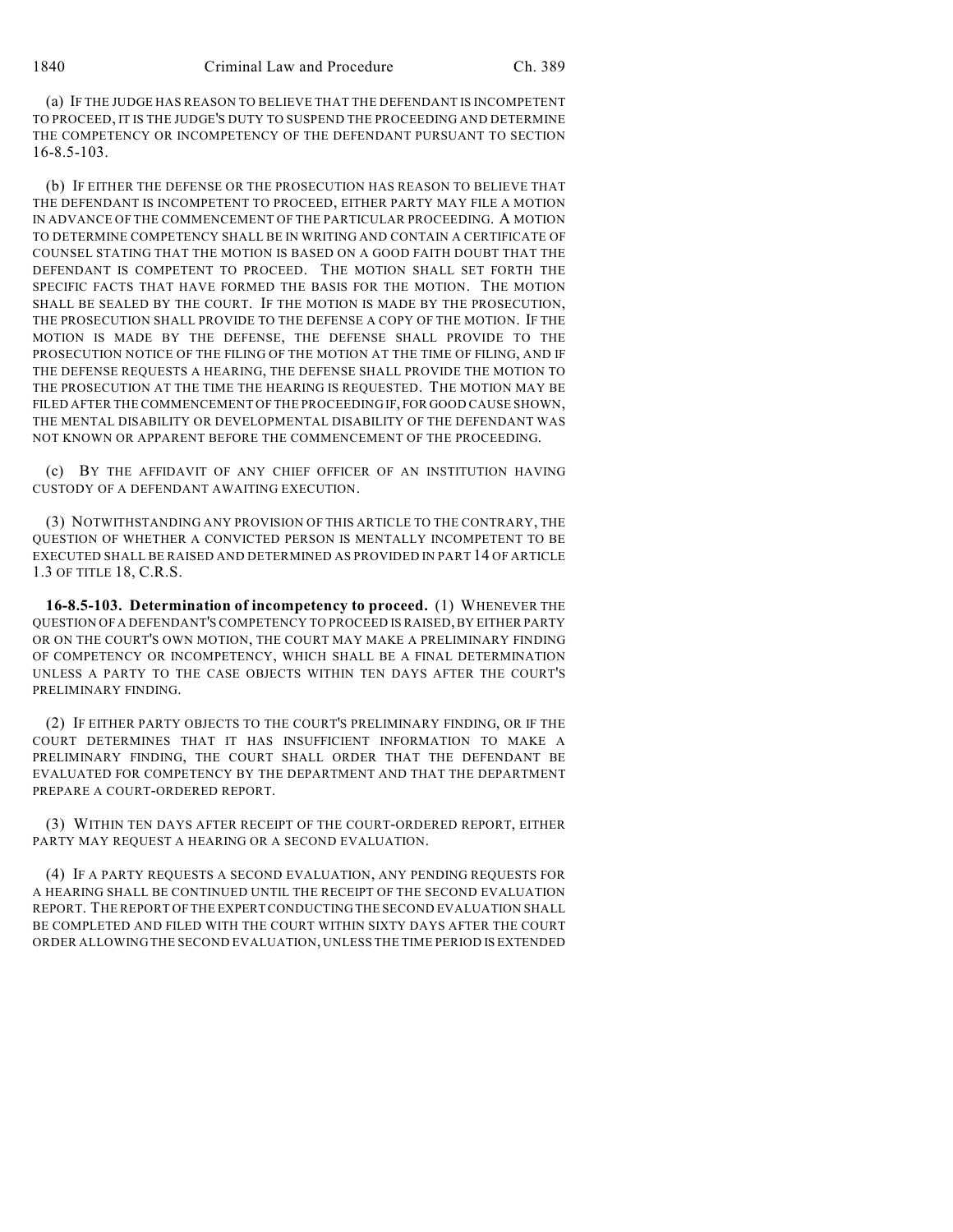BY THE COURT FOR GOOD CAUSE. IF THE SECOND EVALUATION IS REQUESTED BY THE COURT, IT SHALL BE PAID FOR BY THE COURT.

(5) IF NEITHER PARTY REQUESTS A HEARING OR A SECOND EVALUATION WITHIN THE APPLICABLE TIME FRAME, THE COURT SHALL ENTER A FINAL DETERMINATION, BASED ON THE INFORMATION THEN AVAILABLE TO THE COURT, WHETHER THE DEFENDANT IS OR IS NOT COMPETENT TO PROCEED.

(6) IF A PARTY MAKES A TIMELY REQUEST FOR A HEARING, THE HEARING SHALL BE HELD WITHIN THIRTY DAYS AFTER THE REQUEST FOR A HEARING OR, IF APPLICABLE, WITHIN THIRTY DAYS AFTER THE FILING OF THE SECOND EVALUATION REPORT, UNLESS THE TIME IS EXTENDED BY THE COURT AFTER A FINDING OF GOOD CAUSE.

(7) AT ANY HEARING HELD PURSUANT TO THIS SECTION, THE PARTY ASSERTING THE INCOMPETENCY OF THE DEFENDANT SHALL HAVE THE BURDEN OF SUBMITTING EVIDENCE AND THE BURDEN OF PROOF BY A PREPONDERANCE OF THE EVIDENCE.

(8) IF THE QUESTION OF THE DEFENDANT'S INCOMPETENCY TO PROCEED IS RAISED AFTER A JURY IS IMPANELED TO TRY THE ISSUES RAISED BY A PLEA OF NOT GUILTY AND THE COURT DETERMINES THAT THE DEFENDANT IS INCOMPETENT TO PROCEED OR ORDERS THE DEFENDANT COMMITTED FOR A COURT-ORDERED COMPETENCY EVALUATION, THE COURT MAY DECLARE A MISTRIAL. DECLARATION OF A MISTRIAL UNDER THESE CIRCUMSTANCES DOES NOT CONSTITUTE JEOPARDY, NOR DOES IT PROHIBIT THE TRIAL, SENTENCING, OR EXECUTION OF THE DEFENDANT FOR THE SAME OFFENSE AFTER HE OR SHE HAS BEEN FOUND RESTORED TO COMPETENCY.

**16-8.5-104. Waiver of privilege.** (1) WHEN A DEFENDANT RAISES THE ISSUE OF COMPETENCY TO PROCEED, OR WHEN THE COURT DETERMINES THAT THE DEFENDANT IS INCOMPETENT TO PROCEED AND ORDERS THAT THE DEFENDANT UNDERGO RESTORATION TREATMENT, ANY CLAIM BY THE DEFENDANT TO CONFIDENTIALITY OR PRIVILEGE IS DEEMED WAIVED, AND THE DISTRICT ATTORNEY, THE DEFENSE ATTORNEY, AND THE COURT ARE GRANTED ACCESS, WITHOUT WRITTEN CONSENT OF THE DEFENDANT OR FURTHER ORDER OF THE COURT, TO:

(a) REPORTS OF COMPETENCY EVALUATIONS, INCLUDING SECOND EVALUATIONS;

(b) INFORMATION AND DOCUMENTS RELATING TO THE COMPETENCY EVALUATION THAT ARE CREATED BY, OBTAINED BY, REVIEWED BY, OR RELIED ON BY AN EVALUATOR PERFORMING A COURT-ORDERED EVALUATION; AND

(c) THE EVALUATOR, FOR THE PURPOSE OF DISCUSSING THE COMPETENCY EVALUATION.

(2) UPON A REQUEST BY EITHER PARTY OR THE COURT FOR THE INFORMATION DESCRIBED IN SUBSECTION (1) OF THIS SECTION, THE EVALUATOR OR TREATMENT PROVIDER SHALL PROVIDE THE INFORMATION FOR USE IN PREPARING FOR A HEARING ON COMPETENCY OR RESTORATION AND FOR USE DURING SUCH A HEARING.

(3) AN EVALUATOR OR A FACILITY PROVIDING COMPETENCY EVALUATION OR RESTORATION TREATMENT SERVICES PURSUANT TO A COURT ORDER ISSUED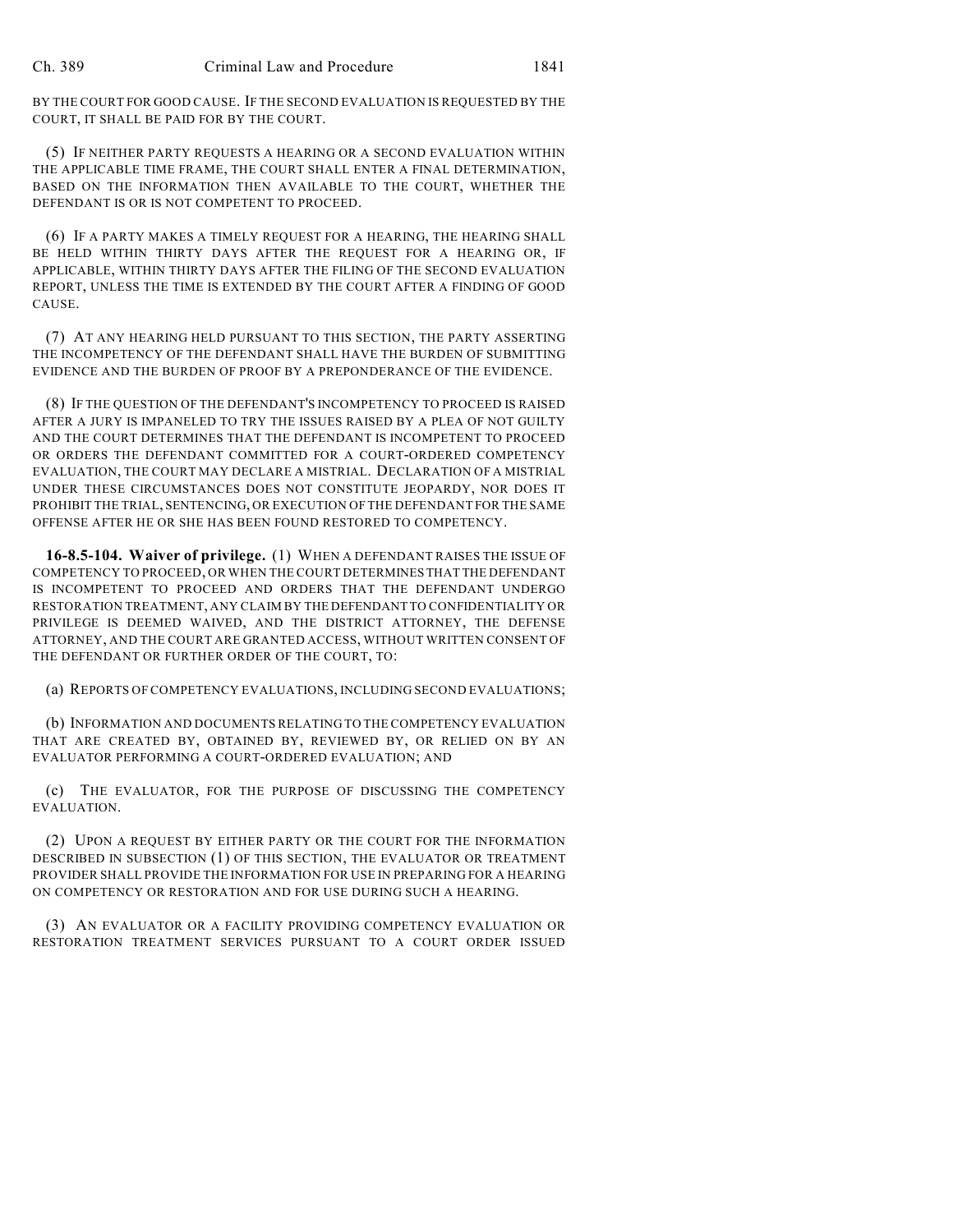PURSUANT TO THIS ARTICLE IS AUTHORIZED TO PROVIDE, AND SHALL PROVIDE, PROCEDURAL INFORMATION TO THE COURT, DISTRICT ATTORNEY, OR DEFENSE COUNSEL, CONCERNING THE DEFENDANT'S LOCATION, THE DEFENDANT'S HOSPITAL OR FACILITY ADMISSION STATUS, THE STATUS OF EVALUATION PROCEDURES, AND OTHER PROCEDURAL INFORMATION RELEVANT TO THE CASE.

(4) NOTHING IN THIS SECTION LIMITS THE COURT'S ABILITY TO ORDER THAT INFORMATION IN ADDITION TO THAT SET FORTH IN SUBSECTIONS (1) AND (3) OF THIS SECTION BE PROVIDED TO THE EVALUATOR, OR TO EITHER PARTY TO THE CASE, NOR DOES IT LIMIT THE INFORMATION THAT IS AVAILABLE AFTER THE WRITTEN CONSENT OF THE DEFENDANT.

(5) THE COURT SHALL ORDER BOTH THE PROSECUTOR AND THE DEFENDANT OR THE DEFENDANT'S COUNSEL TO EXCHANGE THE NAMES, ADDRESSES, REPORTS, AND STATEMENTS OF EACH PHYSICIAN OR PSYCHOLOGIST WHO HAS EXAMINED OR TREATED THE DEFENDANT FOR COMPETENCY.

(6) STATEMENTS MADE BY THE DEFENDANT IN THE COURSE OF ANY EVALUATION SHALL BE PROTECTED AS PROVIDED IN SECTION 16-8.5-108.

**16-8.5-105. Evaluations and report.** (1) (a) THE LOCATION FOR COMPETENCY EVALUATIONS SHALL BE DETERMINED BY THE COURT. THE DEFENDANT MAY BE RELEASED ON BOND, IF OTHERWISE ELIGIBLE FOR BOND, OR REFERRED OR COMMITTED FOR A COURT-ORDERED COMPETENCY EVALUATION TO THE DEPARTMENT, OR THE COURT MAY DIRECT THAT THE EVALUATION BE DONE AT THE PLACE WHERE THE DEFENDANT IS RESIDING OR IS IN CUSTODY. IN DETERMINING THE PLACE WHERE THE EVALUATION IS TO BE CONDUCTED, THE COURT SHALL GIVE PRIORITY TO THE PLACE WHERE THE DEFENDANT IS IN CUSTODY, UNLESS THE NATURE AND CIRCUMSTANCES OF THE EVALUATION REQUIRE DESIGNATION OF A DIFFERENT FACILITY.

(b) NOTHING IN THIS SECTION SHALL RESTRICT THE RIGHT OF THE DEFENDANT TO PROCURE AN EVALUATION AS PROVIDED IN SECTION 16-8.5-107.

(2) THE DEFENDANT SHALL COOPERATE WITH THE COMPETENCY EVALUATOR AND WITH OTHER PERSONNEL PROVIDING ANCILLARY SERVICES, SUCH AS TESTING AND RADIOLOGICAL SERVICES. STATEMENTS MADE BY THE DEFENDANT IN THE COURSE OF THE EVALUATION SHALL BE PROTECTED AS PROVIDED IN SECTION 16-8.5-108. IF THE DEFENDANT DOES NOT COOPERATE WITH THE COMPETENCY EVALUATOR AND OTHER PERSONNEL PROVIDING ANCILLARY SERVICES, AND THE LACK OF COOPERATION IS NOT THE RESULT OF A DEVELOPMENTAL DISABILITY OR A MENTAL DISABILITY, THE FACT OF THE DEFENDANT'S NONCOOPERATION WITH THE COMPETENCY EVALUATOR AND OTHER PERSONNEL PROVIDING ANCILLARY SERVICES, MAY BE ADMISSIBLE IN THE DEFENDANT'S COMPETENCY OR RESTORATION HEARING TO REBUT ANY EVIDENCE INTRODUCED BY THE DEFENDANT WITH REGARD TO THE DEFENDANT'S COMPETENCY.

(3) TO AID IN FORMING AN OPINION AS TO THE COMPETENCY OF THE DEFENDANT, IT IS PERMISSIBLE IN THE COURSE OF AN EVALUATION UNDER THIS SECTION TO USE CONFESSIONS AND ADMISSIONS OF THE DEFENDANT AND ANY OTHER EVIDENCE OF THE CIRCUMSTANCES SURROUNDING THE COMMISSION OF THE OFFENSE, AS WELL AS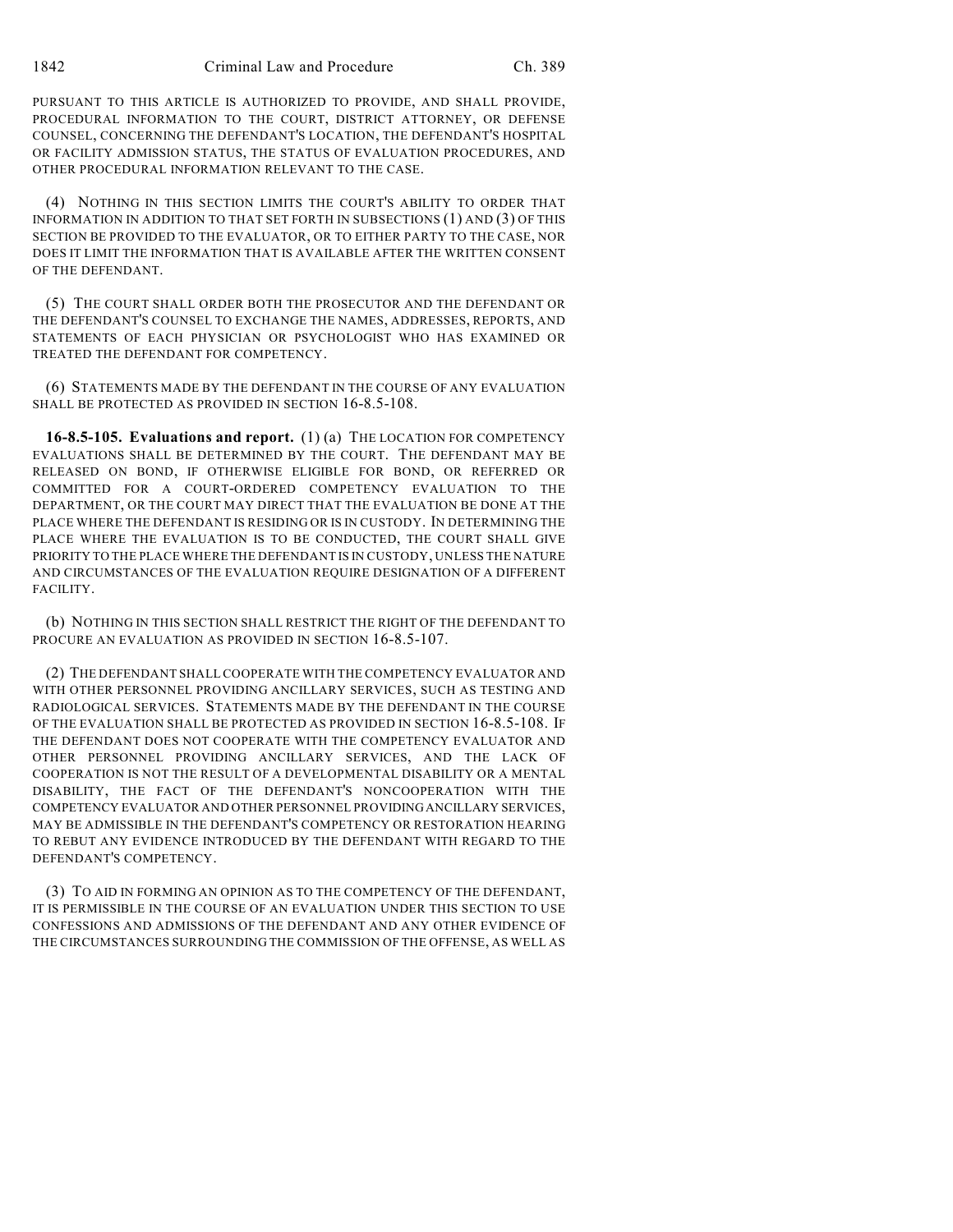#### Ch. 389 Criminal Law and Procedure 1843

THE MEDICAL AND SOCIAL HISTORY OF THE DEFENDANT, IN QUESTIONING THE DEFENDANT. WHEN THE DEFENDANT IS NONCOOPERATIVE WITH THE COMPETENCY EVALUATOR OR PERSONNEL PROVIDING ANCILLARY SERVICES, AN OPINION OF THE COMPETENCY OF THE DEFENDANT MAY BE RENDERED BY THE COMPETENCY EVALUATOR BASED UPON CONFESSIONS, ADMISSIONS, AND ANY OTHER EVIDENCE OF THE CIRCUMSTANCES SURROUNDING THE COMMISSION OF THE OFFENSE, AS WELL AS THE KNOWN MEDICAL AND SOCIAL HISTORY OF THE DEFENDANT, AND THE OPINION MAY BE ADMISSIBLE INTO EVIDENCE AT THE DEFENDANT'S COMPETENCY OR RESTORATION HEARING.

(4) A WRITTEN REPORT OF THE EVALUATION SHALL BE PREPARED IN TRIPLICATE AND DELIVERED TO THE CLERK OF THE COURT THAT ORDERED IT. THE CLERK SHALL PROVIDE A COPY OF THE REPORT BOTH TO THE PROSECUTING ATTORNEY AND THE COUNSEL FOR THE DEFENDANT.

(5) THE REPORT OF EVALUATION SHALL INCLUDE BUT NEED NOT BE LIMITED TO:

(a) THE NAME OF EACH PHYSICIAN, PSYCHOLOGIST, OR OTHER EXPERT WHO EXAMINED THE DEFENDANT; AND

(b) A DESCRIPTION OF THE NATURE, CONTENT, EXTENT, AND RESULTS OF THE EVALUATION AND ANY TESTS CONDUCTED; AND

(c) A DIAGNOSIS AND PROGNOSIS OF THE DEFENDANT'S MENTAL DISABILITY OR DEVELOPMENTAL DISABILITY; AND

(d) AN OPINION AS TO WHETHER THE DEFENDANT SUFFERS FROM A MENTAL DISABILITY OR DEVELOPMENTAL DISABILITY; AND

(e) AN OPINION AS TO WHETHER THE DEFENDANT IS COMPETENT TO PROCEED.

**16-8.5-106. Evaluation at request of defendant.** (1) IF A DEFENDANT WISHES TO BE EXAMINED BY A COMPETENCY EVALUATOR OF HIS OR HER OWN CHOICE IN CONNECTION WITH ANY PROCEEDING UNDER THIS ARTICLE, THE COURT, UPON TIMELY MOTION, SHALL ORDER THAT THE COMPETENCY EVALUATOR CHOSEN BY THE DEFENDANT BE GIVEN REASONABLE OPPORTUNITY TO CONDUCT THE SECOND EVALUATION, IN ACCORDANCE WITH SECTIONS 16-8.5-103 AND 16-8.5-111.

(2) A COPY OF THE SECOND EVALUATION SHALL BE FURNISHED TO THE PROSECUTION IN A REASONABLE AMOUNT OF TIME IN ADVANCE OF THE COMPETENCY OR RESTORATION HEARING.

**16-8.5-107. Counsel and evaluators for indigent defendants.** IN ALL PROCEEDINGS UNDER THIS ARTICLE, THE COURT SHALL APPOINT COMPETENCY EVALUATORS, OR ATTORNEYS FOR A DEFENDANT AT STATE EXPENSE UPON MOTION OF THE DEFENDANT WITH PROOF THAT HE OR SHE IS INDIGENT AND WITHOUT FUNDS TO EMPLOY COMPETENCY EVALUATORS, OR ATTORNEYS TO WHICH HE OR SHE IS ENTITLED UNDER THIS ARTICLE. IF A SECOND EVALUATION IS REQUESTED BY AN INDIGENT DEFENDANT, IT SHALL BE PAID FOR BY THE COURT.

**16-8.5-108. Evidence.** (1) (a) EXCEPT AS OTHERWISE PROVIDED IN THIS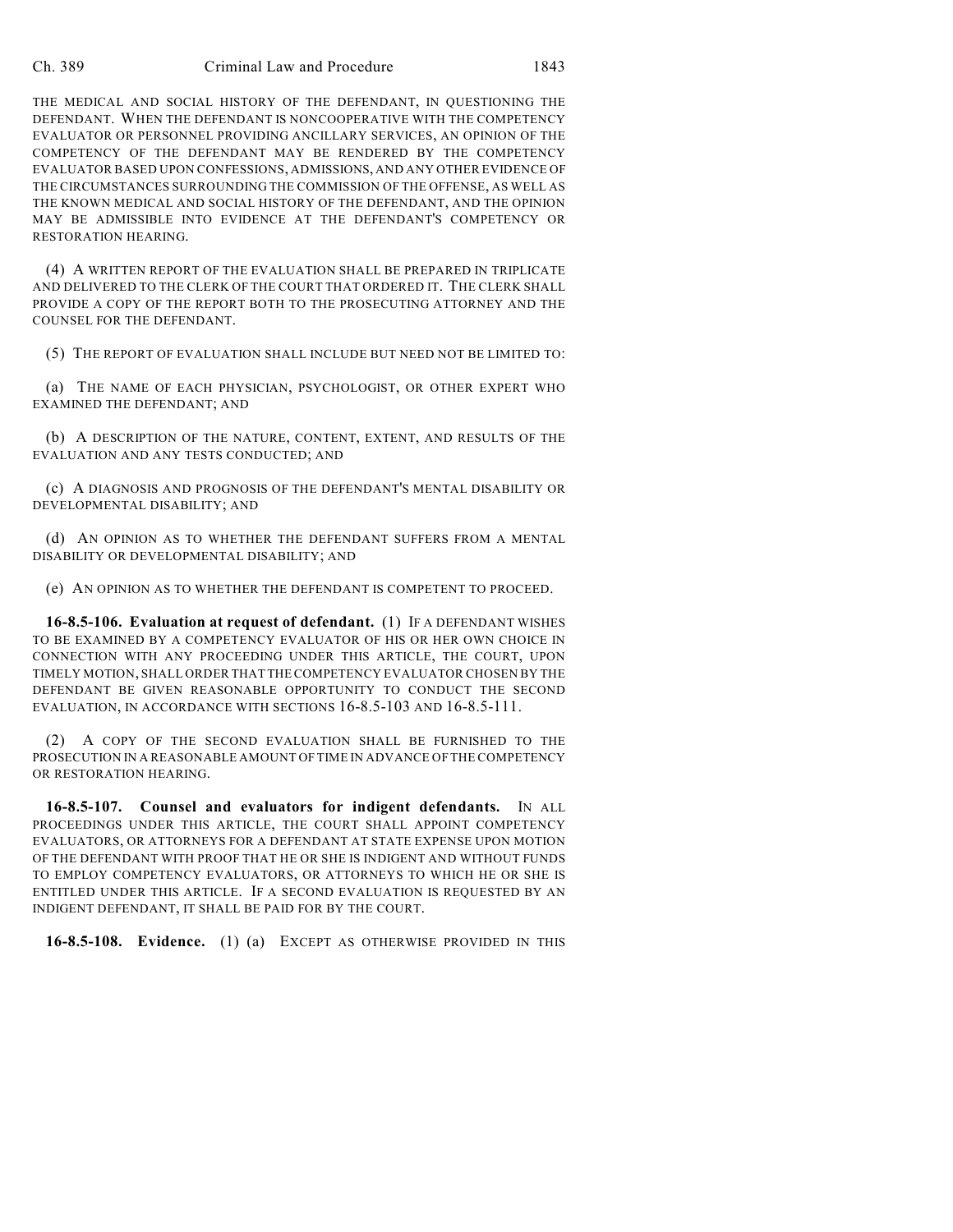SUBSECTION (1), EVIDENCE ACQUIRED DIRECTLY OR INDIRECTLY FOR THE FIRST TIME FROM A COMMUNICATION DERIVED FROM THE DEFENDANT'S MENTAL PROCESSES DURING THE COURSE OF A COMPETENCY EVALUATION IS NOT ADMISSIBLE AGAINST THE DEFENDANT ON THE ISSUES RAISED BY A PLEA OF NOT GUILTY, OR, IF THE OFFENSE OCCURRED BEFORE JULY 1, 1995, A PLEA OF NOT GUILTY BY REASON OF IMPAIRED MENTAL CONDITION. SUCH EVIDENCE MAY BE ADMISSIBLE AT TRIAL TO REBUT EVIDENCE INTRODUCED BY THE DEFENDANT OF THE DEFENDANT'S MENTAL CONDITION TO SHOW INCAPACITY OF THE DEFENDANT TO FORM A CULPABLE MENTAL STATE; AND, IN SUCH CASE, THE EVIDENCE MAY ONLY BE CONSIDERED BY THE TRIER OF FACT AS BEARING UPON THE QUESTION OF CAPACITY TO FORM A CULPABLE MENTAL STATE, AND THE JURY SHALL BE SO INSTRUCTED AT THE REQUEST OF EITHER PARTY.

(b) EVIDENCE ACQUIRED DIRECTLY OR INDIRECTLY FOR THE FIRST TIME FROM A COMMUNICATION DERIVED FROM THE DEFENDANT'S MENTAL PROCESSES DURING THE COURSE OF A COMPETENCY EVALUATION IS ADMISSIBLE AT ANY SENTENCING HEARING HELD PURSUANT TO SECTION 18-1.3-1201, 18-1.3-1302, OR 18-1.4-102, C.R.S., ONLY TO PROVE THE EXISTENCE OR ABSENCE OF ANY MITIGATING FACTOR.

(c) IF THE DEFENDANT TESTIFIES ON HIS OR HER OWN BEHALF UPON THE TRIAL OF THE ISSUES RAISED BY THE PLEA OF NOT GUILTY OR, FOR OFFENSES THAT OCCURRED BEFORE JULY 1, 1995, A PLEA OF NOT GUILTY BY REASON OF IMPAIRED MENTAL CONDITION, OR AT A SENTENCING HEARING HELD PURSUANT TO SECTION 18-1.3-1201, 18-1.3-1302, OR 18-1.4-102,C.R.S., THE PROVISIONS OF THIS SECTION SHALL NOT BAR ANY EVIDENCE USED TO IMPEACH OR REBUT THE DEFENDANT'S **TESTIMONY** 

(2) IN ANY HEARING CONCERNING COMPETENCY TO PROCEED OR RESTORATION TO COMPETENCY, COMPETENCY EVALUATORS AND OTHER EXPERTS MAY TESTIFY AS TO THEIR CONCLUSIONS REACHED FROM THEIR EXAMINATION OF HOSPITAL RECORDS, LABORATORY REPORTS,X RAYS, ELECTROENCEPHALOGRAMS, AND PSYCHOLOGICAL TEST RESULTS IF THE MATERIAL THAT THEY EXAMINED IN REACHING THEIR CONCLUSIONS IS PRODUCED AT THE TIME OF THE HEARING. NOTHING IN THIS SECTION PREVENTS THE PARTIES FROM OBTAINING THE INFORMATION AUTHORIZED BY SECTION 16-8.5-104 PRIOR TO THE HEARING.

**16-8.5-109. Advisement on matters to be determined.** (1) WHEN A DETERMINATION IS TO BE MADE AS TO A DEFENDANT'S COMPETENCY TO PROCEED, THE COURT SHALL EXPLAIN TO THE DEFENDANT THE NATURE AND CONSEQUENCES OF THE PROCEEDING AND THE RIGHTS OF THE DEFENDANT UNDER THIS SECTION. THE DEFENDANT, IF HE OR SHE WISHES TO CONTEST THE QUESTION, MAY REQUEST A COMPETENCY HEARING THAT SHALL THEN BE GRANTED AS A MATTER OF RIGHT.

(2) AT A COMPETENCY HEARING, THE DEFENDANT AND THE PROSECUTING ATTORNEY ARE ENTITLED:

(a) TO BE PRESENT IN PERSON;

(b) TO EXAMINE ANY REPORTS OF THE EVALUATION OR OTHER MATTER TO BE CONSIDERED BY THE COURT AS BEARING UPON THE DETERMINATION;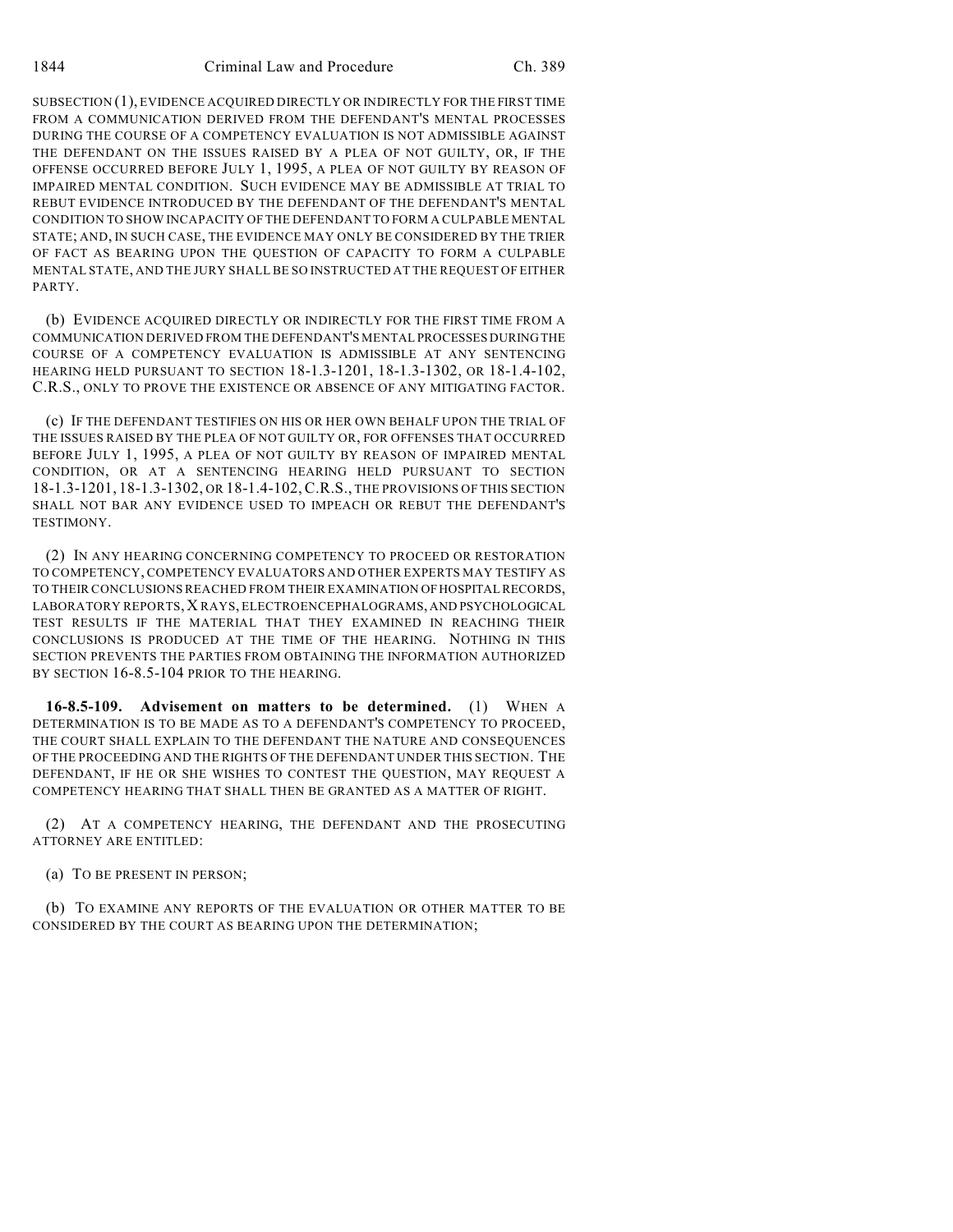(c) TO INTRODUCE EVIDENCE, SUMMON WITNESSES, CROSS-EXAMINE OPPOSING WITNESSES OR WITNESSES CALLED BY THE COURT; AND

(d) TO MAKE OPENING AND CLOSING STATEMENTS AND ARGUMENT.

(3) THE COURT MAY EXAMINE OR CROSS-EXAMINE ANY WITNESS CALLED BY THE DEFENDANT OR PROSECUTING ATTORNEY AT A COMPETENCY HEARING AND MAY SUMMON AND EXAMINE WITNESSES ON ITS OWN MOTION.

**16-8.5-110. Testimony of lay witnesses.** IN ANY HEARING AT WHICH THE COMPETENCY OF THE DEFENDANT IS AN ISSUE, WITNESSES NOT SPECIALLY TRAINED IN PSYCHIATRY OR PSYCHOLOGY AND NOT TESTIFYING AS EXPERT WITNESSES MAY TESTIFY AS TO THEIR OBSERVATION OF THE DEFENDANT'S ACTIONS AND CONDUCT AND AS TO CONVERSATIONS THAT THEY HAVE HAD WITH THE DEFENDANT BEARING UPON THE DEFENDANT'S MENTAL CONDITION. ANY SUCH WITNESSES, AS PART OF THEIR TESTIMONY, SHALL BE PERMITTED TO GIVE THEIR OPINIONS OR CONCLUSIONS CONCERNING THE COMPETENCY OF THE DEFENDANT.

**16-8.5-111. Procedure after determination of competency or incompetency.** (1) IF THE FINAL DETERMINATION MADE PURSUANT TO SECTION 16-8.5-103 IS THAT THE DEFENDANT IS COMPETENT TO PROCEED, THE JUDGE SHALL ORDER THAT THE SUSPENDED PROCEEDING CONTINUE OR, IF A MISTRIAL HAS BEEN DECLARED, SHALL RESET THE CASE FOR TRIAL AT THE EARLIEST POSSIBLE DATE.

(2) IF THE FINAL DETERMINATION MADE PURSUANT TO SECTION 16-8.5-103 IS THAT THE DEFENDANT IS INCOMPETENT TO PROCEED, THE COURT HAS THE FOLLOWING OPTIONS:

(a) IF THE DEFENDANT IS IN CUSTODY, THE COURT MAY RELEASE THE DEFENDANT ON BOND UPON COMPLIANCE WITH THE STANDARDS AND PROCEDURES FOR SUCH RELEASE PRESCRIBED BY STATUTE AND BY THE COLORADO RULES OF CRIMINAL PROCEDURE. AS A CONDITION OF BOND, THE COURT MAY REQUIRE THE DEFENDANT TO OBTAIN ANY TREATMENT OR HABILITATION SERVICES THAT ARE AVAILABLE TO THE DEFENDANT, SUCH AS INPATIENT OR OUTPATIENT TREATMENT AT A COMMUNITY MENTAL HEALTH CENTER OR IN ANY OTHER APPROPRIATE TREATMENT SETTING, AS DETERMINED BY THE COURT. NOTHING IN THIS SECTION AUTHORIZES THE COURT TO ORDER COMMUNITY MENTAL HEALTH CENTERS OR OTHER PROVIDERS TO PROVIDE TREATMENT FOR PERSONS NOT OTHERWISE ELIGIBLE FOR THESE SERVICES. AT ANY HEARING TO DETERMINE ELIGIBILITY FOR RELEASE ON BOND, THE COURT SHALL CONSIDER ANY EFFECT THE DEFENDANT'S INCOMPETENCY MAY HAVE ON THE COURT'S ABILITY TO ENSURE THE DEFENDANT'S PRESENCE FOR HEARING OR TRIAL. THERE SHALL BE A PRESUMPTION THAT THE INCOMPETENCY OF THE DEFENDANT WILL INHIBIT THE ABILITY OF THE DEFENDANT TO ENSURE HIS OR HER PRESENCE FOR TRIAL.

(b) IF THE COURT FINDS THAT THE DEFENDANT IS NOT ELIGIBLE FOR RELEASE FROM CUSTODY, THE COURT MAY COMMIT THE DEFENDANT TO THE CUSTODY OF THE DEPARTMENT, IN WHICH CASE THE EXECUTIVE DIRECTOR HAS THE SAME POWERS WITH RESPECT TO COMMITMENT AS THE EXECUTIVE DIRECTOR HAS FOLLOWING A COMMITMENT UNDER SECTION 16-8-105.5 (4). AT SUCH TIME AS THE DEPARTMENT RECOMMENDS TO THE COURT THAT THE DEFENDANT IS RESTORED TO COMPETENCY,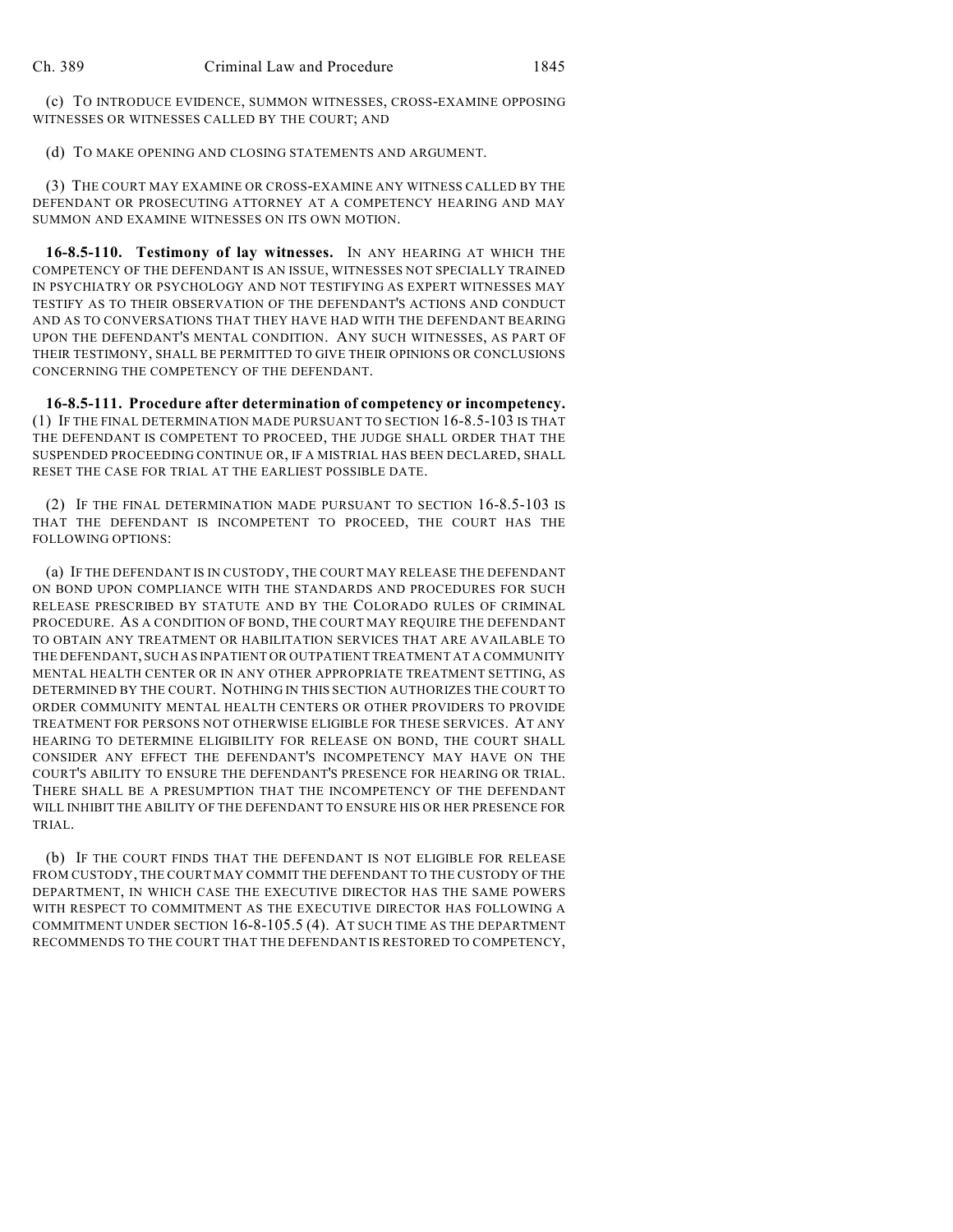THE DEFENDANT MAY BE RETURNED TO CUSTODY OF THE COUNTY JAIL OR TO PREVIOUS BOND STATUS.

**16-8.5-112. Venue for collateral hearings.** (1) IF A DEFENDANT COMMITTED TO THE CUSTODY OF THE DEPARTMENT FOR EVALUATION OR FOR RESTORATION TREATMENT MEETS THE CONSTITUTIONAL REQUIREMENTS FOR THE ADMINISTRATION OF INVOLUNTARY MEDICATION, THE DEFENDANT'S TREATING PHYSICIAN MAY PETITION THE COURT FOR AN ORDER REQUIRING THAT THE DEFENDANT ACCEPT THE TREATMENT OR, ALTERNATIVELY, THAT THE MEDICATION BE FORCIBLY ADMINISTERED TO THE DEFENDANT.

(2) THIS PETITION MAY BE HEARD IN THE COURT THAT COMMITTED THE DEFENDANT TO THE CUSTODY OF THE DEPARTMENT OR IN THE COURT OF THE JURISDICTION IN WHICH THE DEFENDANT IS LOCATED. THE COURT OF THE JURISDICTION IN WHICH THE DEFENDANT IS LOCATED SHALL NOT EXERCISE ITS JURISDICTION WITHOUT THE PERMISSION OF THE COURT THAT COMMITTED THE DEFENDANT TO THE CUSTODY OF THE DEPARTMENT.

(3) IF THE COMMITTING COURT ELECTS TO TRANSFER VENUE FOR MEDICATION HEARINGS TO THE COURT OF THE JURISDICTION IN WHICH THE DEFENDANT IS LOCATED, THE COMMITTING COUNTY SHALL REIMBURSE THE COUNTY IN WHICH THE PROCEEDING IS HEARD FOR THE REASONABLE COSTS INCURRED IN CONDUCTING THE PROCEEDING. ALTERNATIVELY, THE DISTRICT ATTORNEY FOR THE COMMITTING COUNTY, OR IN ANY COUNTY OR ANY CITY AND COUNTY HAVING A POPULATION EXCEEDING FIFTY THOUSAND PERSONS THE COUNTY ATTORNEY FOR THE COMMITTING COUNTY, MAY PROSECUTE THE PROCEEDING AS THE PROPONENT OF THE PHYSICIAN'S PETITION.

**16-8.5-113. Restoration to competency.** (1) THE COURT MAY ORDER A RESTORATION HEARING AT ANY TIME ON ITS OWN MOTION, ON MOTION OF THE PROSECUTING ATTORNEY, OR ON MOTION OF THE DEFENDANT.

(2) WITHIN TEN DAYS AFTER RECEIPT OF A REPORT FROM THE DEPARTMENT OR OTHER COURT-APPROVED PROVIDER OF RESTORATION SERVICES CERTIFYING THAT THE DEFENDANT IS COMPETENT TO PROCEED, EITHER PARTY MAY REQUEST A HEARING OR A SECOND EVALUATION. THE COURT SHALL DETERMINE WHETHER TO ALLOW THE SECOND EVALUATION OR PROCEED TO A HEARING ON COMPETENCY. IF THE SECOND EVALUATION IS REQUESTED BY THE COURT OR BY AN INDIGENT DEFENDANT, IT SHALL BE PAID FOR BY THE COURT.

(3) IF A SECOND EVALUATION IS ALLOWED, ANY PENDING REQUESTS FOR A HEARING SHALL BE CONTINUED UNTIL RECEIPT OF THE SECOND EVALUATION REPORT. THE REPORT OF THE EXPERT CONDUCTING THE SECOND EVALUATION REPORT SHALL BE COMPLETED AND FILED WITH THE COURT WITHIN SIXTY DAYS AFTER THE COURT ORDER ALLOWING THE SECOND EVALUATION, UNLESS THE TIME PERIOD IS EXTENDED BY THE COURT AFTER A FINDING OF GOOD CAUSE.

(4) IF NEITHER PARTY REQUESTS A HEARING OR SECOND EVALUATION WITHIN THE TIME FRAME SET FORTH IN SUBSECTION (2) OF THIS SECTION, THE COURT SHALL ENTER A FINAL DETERMINATION, BASED ON THE INFORMATION THEN AVAILABLE TO THE COURT, WHETHER THE DEFENDANT IS OR IS NOT COMPETENT TO PROCEED.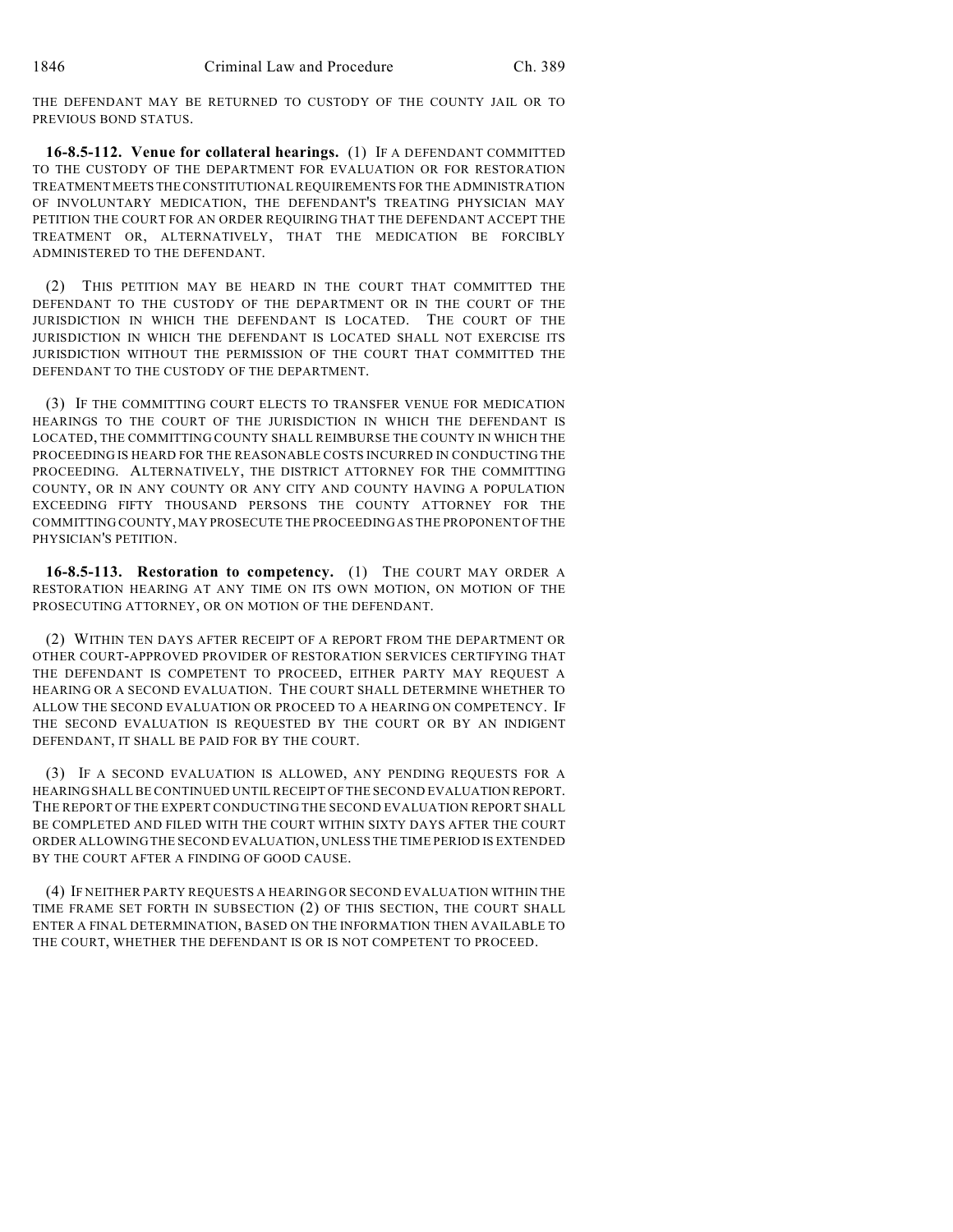(5) IF A PARTY MAKES A TIMELY REQUEST FOR A HEARING, THE HEARING SHALL BE HELD WITHIN THIRTY DAYS AFTER THE REQUEST FOR A HEARING OR, IF APPLICABLE, WITHIN THIRTY DAYS AFTER THE FILING OF THE SECOND EVALUATION REPORT, UNLESS THE TIME IS EXTENDED BY THE COURT AFTER A FINDING OF GOOD CAUSE.

(6) AT THE HEARING, THE BURDEN OF SUBMITTING EVIDENCE AND THE BURDEN OF PROOF BY A PREPONDERANCE OF THE EVIDENCE SHALL BE UPON THE PARTY ASSERTING THAT THE DEFENDANT IS COMPETENT. AT THE HEARING, THE COURT SHALL DETERMINE WHETHER THE DEFENDANT IS RESTORED TO COMPETENCY.

**16-8.5-114. Procedure after hearing concerning restoration to competency.** (1) IF A DEFENDANT IS FOUND TO BE RESTORED TO COMPETENCY AFTER THE HEARING HELD PURSUANT TO SECTION 16-8.5-113, THE COURT SHALL RESUME THE CRIMINAL PROCEEDINGS OR ORDER THE SENTENCE CARRIED OUT. THE COURT SHALL CREDIT ANY TIME THE DEFENDANT SPENT IN CONFINEMENT WHILE COMMITTED PURSUANT TO SECTION 16-8.5-111 AGAINST ANY TERM OF IMPRISONMENT IMPOSED AFTER RESTORATION TO COMPETENCY.

(2) IF, AFTER THE HEARING HELD PURSUANT TO SECTION 16-8.5-113, THE COURT DETERMINES THAT THE DEFENDANT REMAINS INCOMPETENT TO PROCEED, THE COURT MAY CONTINUE OR MODIFY ANY ORDERS ENTERED AT THE TIME OF THE ORIGINAL DETERMINATION OF INCOMPETENCY AND MAY COMMIT OR RECOMMIT THE DEFENDANT OR ENTER ANY NEW ORDER NECESSARY TO FACILITATE THE DEFENDANT'S RESTORATION TO MENTAL COMPETENCY.

(3) EVIDENCE OF ANY DETERMINATION AS TO THE DEFENDANT'S COMPETENCY OR INCOMPETENCY IS NOT ADMISSIBLE ON THE ISSUES RAISED BY A PLEA OF NOT GUILTY, NOT GUILTY BY REASON OF INSANITY, OR, FOR OFFENSES THAT OCCURRED BEFORE JULY 1, 1995, THE AFFIRMATIVE DEFENSE OF IMPAIRED MENTAL CONDITION.

**16-8.5-115. Commitment and observation.** UPON THE TERMINATION OF THE PERIOD OF OBSERVATION OF A DEFENDANT COMMITTED UNDER SECTION 16-8.5-105, THE AUTHORITIES SHALL PRESENT TO THE COURT AN ACCOUNTING OF THE COST, EVIDENCED BY A STATEMENT THEREOF BASED UPON THE ESTABLISHED PER DIEM RATE OF THE PLACE OF CONFINEMENT. IF APPROVED BY THE COURT, THE ACCOUNT SHALL BE PAID BY THE STATE PURSUANT TO SECTION 13-3-104, C.R.S.

**16-8.5-116. Commitment - termination of proceedings.** (1) A DEFENDANT COMMITTED TO THE DEPARTMENT OR OTHERWISE CONFINED AS A RESULT OF A DETERMINATION OF INCOMPETENCY TO PROCEED SHALL NOT REMAIN CONFINED FOR A PERIOD IN EXCESS OF THE MAXIMUM TERM OF CONFINEMENT THAT COULD BE IMPOSED FOR THE OFFENSES WITH WHICH THE DEFENDANT IS CHARGED, LESS ANY EARNED TIME TO WHICH THE DEFENDANT WOULD BE ENTITLED UNDER ARTICLE 22.5 OF TITLE 17, C.R.S.

(2) THE COURT SHALL REVIEW THE CASE OF A DEFENDANT COMMITTED OR CONFINED AS INCOMPETENT TO PROCEED AT LEAST EVERY THREE MONTHS WITH REGARD TO THE PROBABILITY THAT THE DEFENDANT WILL EVENTUALLY BE RESTORED TO COMPETENCY AND WITH REGARD TO THE JUSTIFICATION FOR CONTINUED COMMITMENT OR CONFINEMENT. THE REVIEW MAY BE HELD IN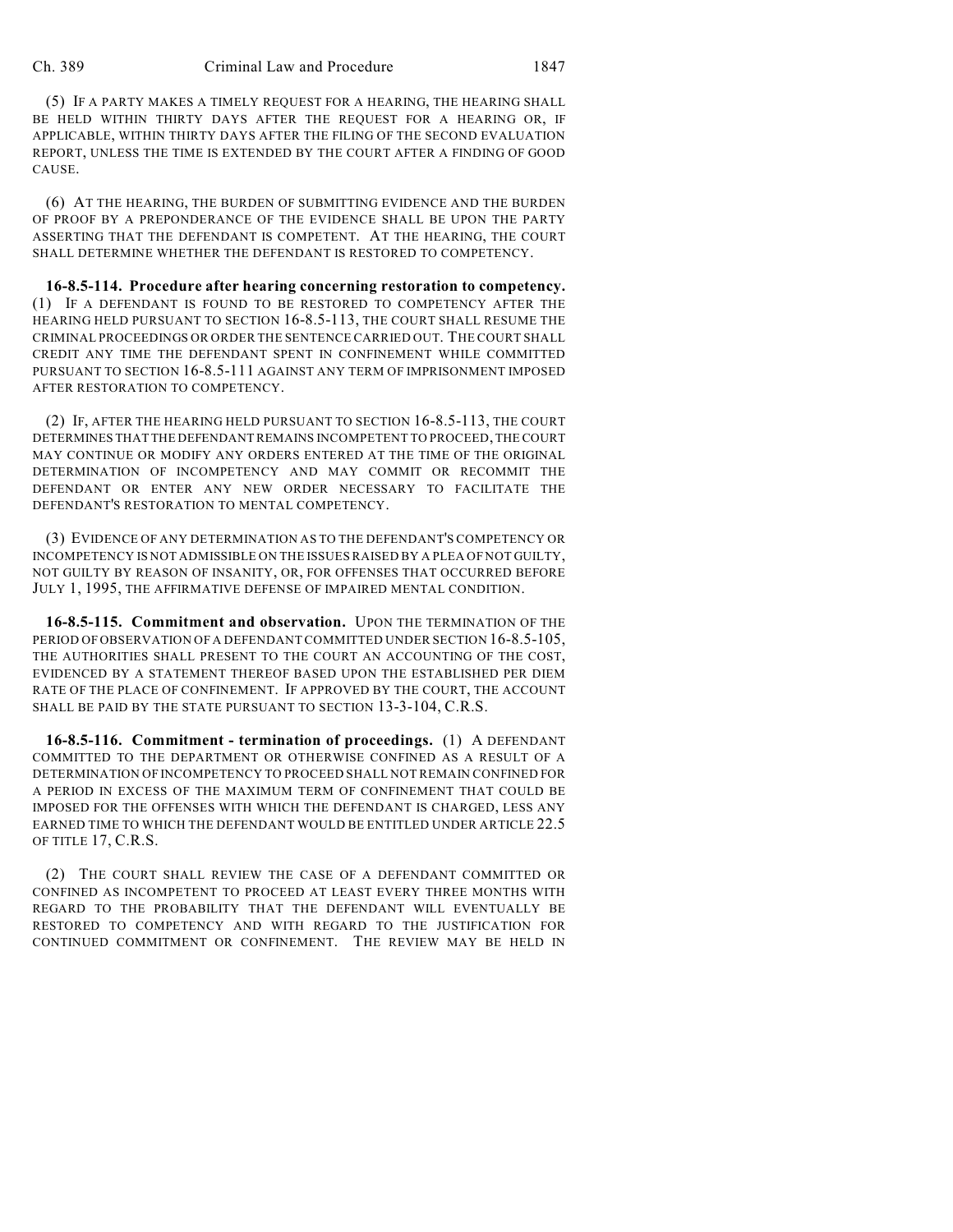CONJUNCTION WITH A RESTORATION HEARING UNDER SECTION 16-8.5-113. PRIOR TO EACH REVIEW, THE INSTITUTION TREATING THE DEFENDANT SHALL PROVIDE THE COURT WITH A REPORT REGARDING THE COMPETENCY OF THE DEFENDANT. IF, ON THE BASIS OF THE AVAILABLE EVIDENCE, NOT INCLUDING EVIDENCE RESULTING FROM A REFUSAL BY THE DEFENDANT TO ACCEPT TREATMENT, THERE IS A SUBSTANTIAL PROBABILITY THAT THE DEFENDANT WILL NOT BE RESTORED TO COMPETENCY WITHIN THE FORESEEABLE FUTURE, THE COURT MAY ORDER THE RELEASE OF THE DEFENDANT FROM COMMITMENT UNDER THIS ARTICLE THROUGH ONE OR MORE OF THE FOLLOWING MEANS:

(a) UPON MOTION OF THE DISTRICT ATTORNEY OR THE DEFENDANT, THE COURT MAY TERMINATE THE CRIMINAL PROCEEDING AND TERMINATE THE COMMITMENT OR TREATMENT ORDER;

(b) THE COURT MAY ORDER THE RELEASE OF THE DEFENDANT ON BOND, WITH SUCH CONDITIONS AS THE COURT DEEMS ADVISABLE;

(c) THE COURT OR A PARTY MAY COMMENCE CIVIL PROCEEDINGS UNDER THE PROVISIONS OF ARTICLE 10 OF TITLE 27, C.R.S., IF THE DEFENDANT MEETS THE REQUIREMENTS FOR COMMITMENT PURSUANT TO SAID ARTICLE 10; OR

(d) IN THE CASE OF A DEFENDANT WHO HAS BEEN FOUND ELIGIBLE FOR SERVICES UNDER ARTICLE 10.5 OF TITLE 27, C.R.S., DUE TO A DEVELOPMENTAL DISABILITY, THE COURT OR A PARTY MAY INITIATE AN ACTION TO RESTRICT THE RIGHTS OF THE DEFENDANT UNDER ARTICLE 10.5 OF TITLE 27, C.R.S.

(3) IN EACH CASE, THE COURT SHALL ENTER A WRITTEN DECISION OUTLINING WHY THE COURT TERMINATED THE CRIMINAL PROCEEDING OR DID NOT TERMINATE THE CRIMINAL PROCEEDING.

**16-8.5-117. Escape - return to institution.** IF A DEFENDANT COMMITTED TO THE CUSTODY OF THE EXECUTIVE DIRECTOR FOR A COMPETENCY EVALUATION OR FOR RESTORATION TO COMPETENCY ESCAPES FROM THE INSTITUTION OR HOSPITAL, IT IS THE DUTY OF THE CHIEF OFFICER OF THE INSTITUTION OR HOSPITAL TO APPLY TO THE DISTRICT COURT FOR THE COUNTY IN WHICH THE INSTITUTION OR HOSPITAL IS LOCATED FOR A WARRANT OF ARREST DIRECTED TO THE SHERIFF OF THE COUNTY, COMMANDING HIM OR HER TO TAKE ALL NECESSARY LEGAL ACTION TO EFFECT THE ARREST OF THE DEFENDANT AND TO RETURN THE DEFENDANT PROMPTLY TO THE INSTITUTION OR HOSPITAL. THE FACT OF AN ESCAPE BECOMES A PART OF THE OFFICIAL RECORD OF THE DEFENDANT AND SHALL BE CERTIFIED TO THE COMMITTING COURT AS PART OF THE RECORD IN ANY PROCEEDING TO DETERMINE WHETHER THE DEFENDANT IS ELIGIBLE FOR RELEASE ON BOND OR FROM CUSTODY.

**16-8.5-118. Temporary removal for treatment and rehabilitation.** (1) THE CHIEF OFFICER OF AN INSTITUTION IN WHICH A DEFENDANT HAS BEEN COMMITTED UNDER THIS ARTICLE MAY AUTHORIZE TREATMENT AND REHABILITATION ACTIVITIES INVOLVING TEMPORARY PHYSICAL REMOVAL OF THE PERSON FROM THE INSTITUTION IN WHICH THE DEFENDANT HAS BEEN PLACED, ACCORDING TO THE PROCEDURES AND REQUIREMENTS OF SECTION 16-8-118.

#### **16-8.5-119. Competency evaluation advisory board - creation - membership**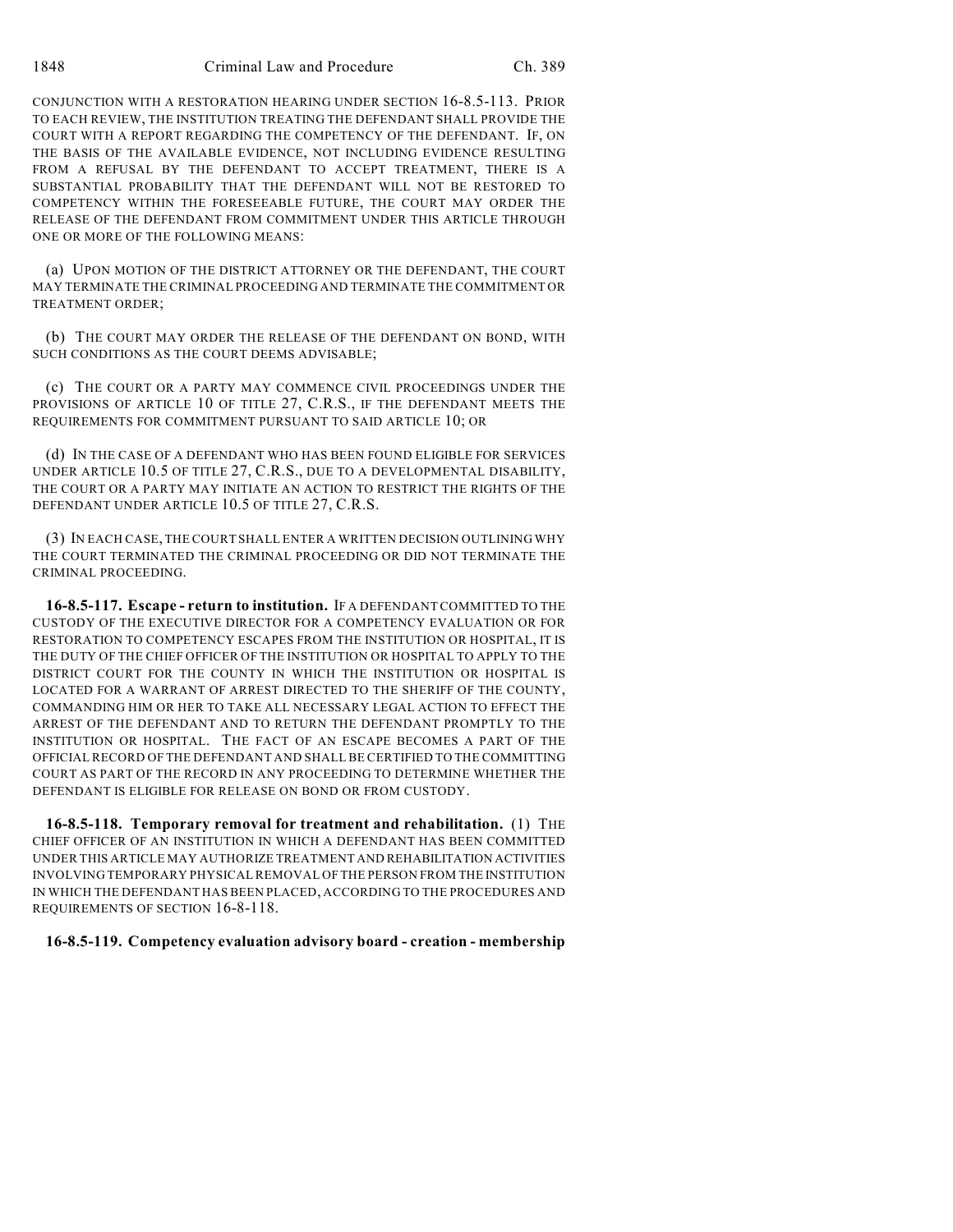**- duties - rules - repeal.** (1) THERE IS HEREBY CREATED THE COMPETENCY EVALUATION ADVISORY BOARD, REFERRED TO IN THIS SECTION AS THE "ADVISORY BOARD", IN THE DEPARTMENT THAT SHALL STUDY AND RECOMMEND STANDARDS TO THE STATE BOARD OF HUMAN SERVICES REGARDING THE LEVEL OF TRAINING, EDUCATION, AND EXPERIENCE THAT A PSYCHIATRIST OR PSYCHOLOGIST SHALL HAVE TO BE CONSIDERED QUALIFIED TO PERFORM COMPETENCY EVALUATIONS IN CRIMINAL CASES PURSUANT TO SECTION16-8-106 AND THIS ARTICLE. THE ADVISORY BOARD SHALL ADDITIONALLY MAKE RECOMMENDATIONS TO THE STATE BOARD OF HUMAN SERVICES CONCERNING STANDARDS FOR CONDUCTING AND REPORTING THE COMPETENCY EVALUATIONS.

(2) THE EXECUTIVE DIRECTOR OF THE DEPARTMENT, OR HIS OR HER DESIGNEE, SHALL SERVE AS CHAIR OF THE ADVISORY BOARD AND SHALL APPOINT THE REMAINING MEMBERS OF THE ADVISORY BOARD. THE ADVISORY BOARD SHALL CONSIST OF UP TO FOURTEEN MEMBERS, INCLUDING BUT NOT LIMITED TO:

(a) A PSYCHIATRIST WHO IS TRAINED IN FORENSIC COMPETENCY ASSESSMENTS;

(b) A LICENSED PSYCHOLOGIST WHO IS TRAINED IN FORENSIC COMPETENCY ASSESSMENTS;

(c) A LICENSED CLINICAL SOCIAL WORKER WHO IS TRAINED IN FORENSIC COMPETENCY ASSESSMENTS;

(d) A LICENSED PROFESSIONAL COUNSELOR WHO IS TRAINED IN FORENSIC COMPETENCY ASSESSMENTS;

(e) A REPRESENTATIVE OF THE UNIT WITHIN THE DEPARTMENT THAT IS RESPONSIBLE FOR MENTAL HEALTH SERVICES;

(f) A PERSON WHO REPRESENTS DISTRICT ATTORNEYS WITHIN THE STATE;

(g) A PERSON WHO REPRESENTS DEFENSE ATTORNEYS WITHIN THE STATE;

(h) A REPRESENTATIVE FROM THE TASK FORCE ESTABLISHED PURSUANT TO SECTION 18-1.9-104, C.R.S.;

(i) A FAMILY MEMBER OF A PERSON WHO HAD BEEN SUBJECT TO THE COMPETENCY EVALUATION PROCESS AT SOME TIME;

(j) A REPRESENTATIVE OF THE JUDICIAL DEPARTMENT; AND

(k) A REPRESENTATIVE OF THE COLORADO MENTAL HEALTH INSTITUTE AT PUEBLO.

(3) THE ADVISORY BOARD SHALL REPORT ITS FINDINGS AND RECOMMENDATIONS TO THE DEPARTMENT NO LATER THAN JANUARY 30, 2008, AND NO LATER THAN JANUARY 30 EACH YEAR THEREAFTER.

(4) BASED ON THE RECOMMENDATIONS OF THE ADVISORY BOARD, THE STATE BOARD OF HUMAN SERVICES SHALL PROMULGATE RULES AND ADOPT PROCEDURES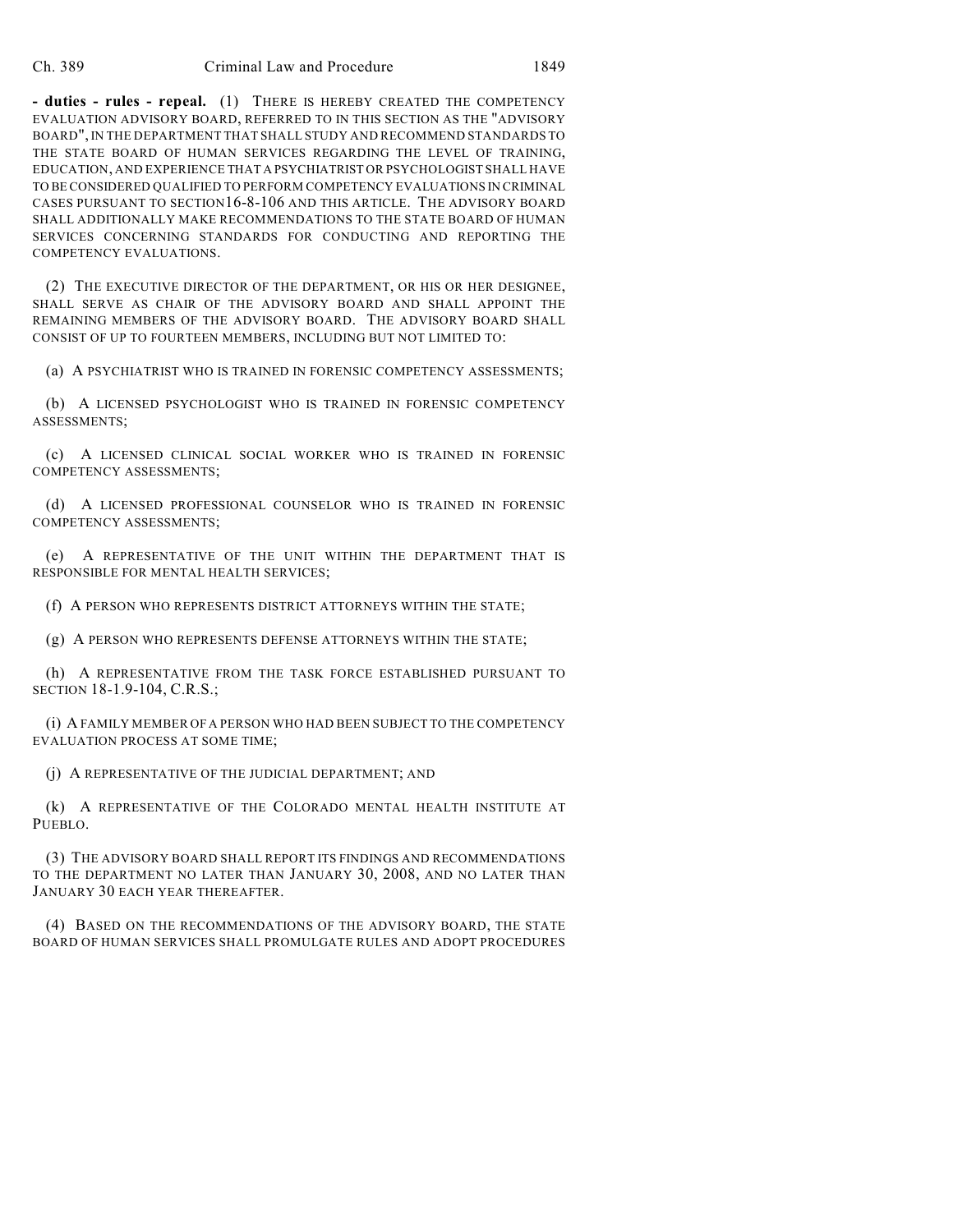TO ESTABLISH AND IMPLEMENT THE STANDARDS IDENTIFIED IN SUBSECTION (1) OF THIS SECTION.

(5) THIS SECTION IS REPEALED, EFFECTIVE JULY 1, 2010.

**SECTION 3. Repeal.** 16-8-102 (1), (2), (3), and (7), Colorado Revised Statutes, are repealed as follows:

**16-8-102. Other definitions.** As used in this article, unless the context otherwise requires:

(1) "Competency examination" means a court-ordered examination of a defendant either before, during, or after trial, directed to developing information relevant to a determination of his competency to proceed at a particular stage of the criminal proceeding.

(2) "Competency hearing" means a hearing to determine whether a defendant is competent to proceed.

(3) "Incompetent to proceed" means the defendant is suffering from a mental disease or defect which renders him incapable of understanding the nature and course of the proceedings against him or of participating or assisting in his defense or cooperating with his defense counsel.

(7) "Restoration hearing" means a hearing to determine whether a defendant who has previously been determined to be incompetent to proceed has become competent to proceed.

**SECTION 4.** 16-8-103.6 (1) (a) and (2) (a), Colorado Revised Statutes, are amended to read:

**16-8-103.6. Waiver of privilege.** (1) (a) A defendant who places his or her mental condition at issue by pleading not guilty by reason of insanity pursuant to section 16-8-103, asserting the affirmative defense of impaired mental condition pursuant to section 16-8-103.5 raising the question of incompetency to proceed pursuant to section 16-8-110, or disclosing witnesses who may provide evidence concerning the defendant's mental condition during a sentencing hearing held pursuant to section 18-1.3-1201 or 18-1.3-1302, C.R.S., waives any claim of confidentiality or privilege as to communications made by the defendant to a physician or psychologist in the course of an examination or treatment for such mental condition for the purpose of any trial, hearing on the issue of such mental condition, or sentencing hearing conducted pursuant to section 18-1.3-1201 or 18-1.3-1302, C.R.S. The court shall order both the prosecutor and the defendant to exchange the names, addresses, reports, and statements of any physician or psychologist who has examined or treated the defendant for such mental condition.

(2) (a) A defendant who places his or her mental condition at issue by pleading not guilty by reason of insanity pursuant to section 16-8-103 raising the question of incompetency to proceed pursuant to section  $16-8-110$ , or disclosing witnesses who may provide evidence concerning the defendant's mental condition during a sentencing hearing held pursuant to section 18-1.3-1201 or 18-1.4-102, C.R.S., or,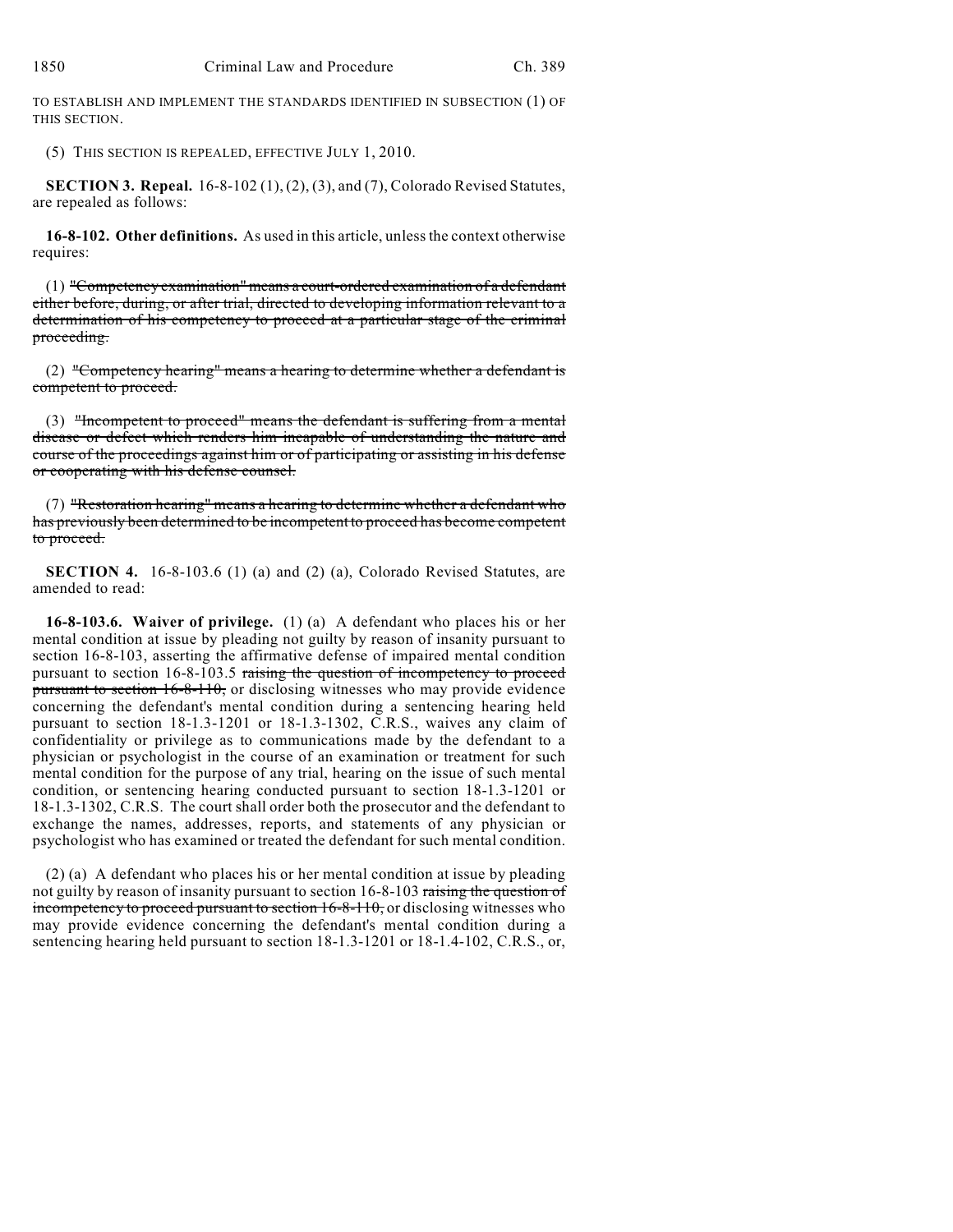for offenses committed on or after July 1, 1999, by seeking to introduce evidence concerning his or her mental condition pursuant to section 16-8-107 (3) waives any claim of confidentiality or privilege as to communications made by the defendant to a physician or psychologist in the course of an examination or treatment for such mental condition for the purpose of any trial, hearing on the issue of such mental condition, or sentencing hearing conducted pursuant to section 18-1.3-1201 or 18-1.4-102, C.R.S. The court shall order both the prosecutor and the defendant to exchange the names, addresses, reports, and statements of any physician or psychologist who has examined or treated the defendant for such mental condition.

**SECTION 5.** 16-8-105 (3), Colorado Revised Statutes, is amended to read:

**16-8-105. Procedure after plea for offenses committed before July 1, 1995.** (3) If the trier of fact finds the defendant was sane at the time of commission of the offense, the court, unless it has reason to believe that the defendant is incompetent to proceed or the question is otherwise raised as provided in section  $16-8-110$ 16-8.5-102, shall immediately set the case for trial on the issues raised by the plea of not guilty. If the question of whether the defendant is incompetent to proceed is raised, the court shall follow the procedure set forth in section  $16-8-111+16-8.5-103$ .

**SECTION 6.** 16-8-106 (1), (2), (3), (5) (d) (II), (6) (b), and (7) (b), Colorado Revised Statutes, are amended to read:

**16-8-106. Examinations and report.** (1) All examinations ordered by the court in criminal cases shall be accomplished by the entry of an order of the court specifying the place where such examination is to be conducted and the period of time allocated for such examination. The defendant may be committed for such examination to the Colorado psychiatric hospital in Denver, the Colorado mental health institute at Pueblo, the place where he or she is in custody, or such other public institution designated by the court. In determining the place where such examination is to be conducted, the court shall give priority to the place where the defendant is in custody, unless the nature and circumstances of the examination require designation of a different facility. The defendant shall be observed and examined by one or more psychiatrists during such period as the court directs. except that, if the examination is for the purpose of determining the defendant's competency to proceed, then the competency evaluation shall be conducted by a licensed psychiatrist or a licensed psychologist who is trained in forensic competency assessments, or a psychiatrist or psychologist who is in forensic training and practicing under the supervision of a licensed psychiatrist with expertise in forensic psychiatry or a licensed psychologist with expertise in forensic psychology. For good cause shown, upon motion of the prosecution or defendant, or upon the court's own motion, the court may order such further or other examination, including services of psychologists, as is advisable under the circumstances. Nothing in this section shall abridge the right of the defendant to procure a psychiatric examination as provided in section 16-8-108.

(2) (a) The defendant shall have a privilege against self-incrimination during the course of an examination under this section. The fact of the defendant's noncooperation with psychiatrists and other personnel conducting the examination may be admissible in the defendant's trial on the issues ISSUE of insanity competency, or impaired mental condition and in any sentencing hearing held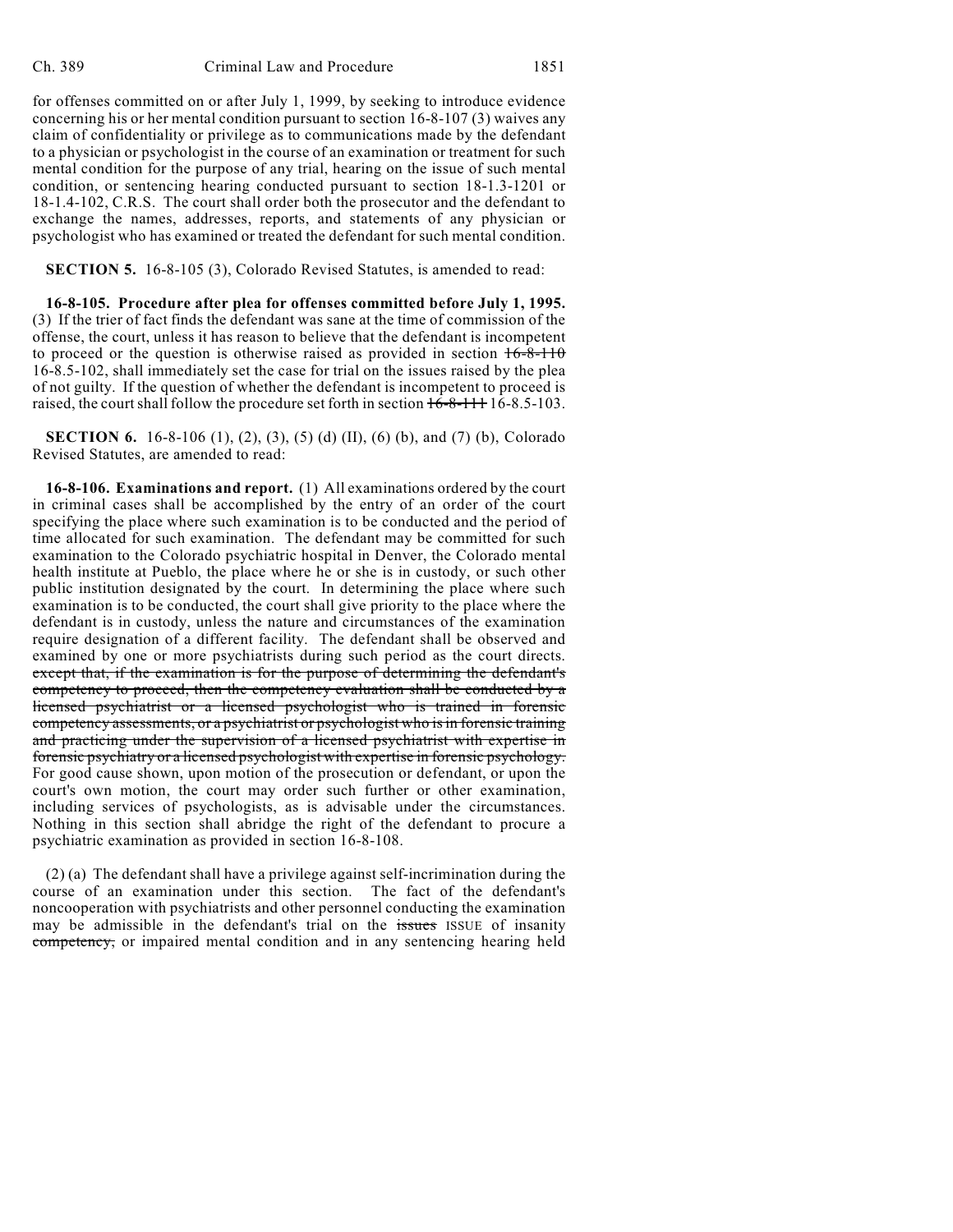pursuant to section 18-1.3-1201 or 18-1.3-1302, C.R.S. This paragraph (a) shall apply only to offenses committed before July 1, 1995.

(b) The defendant shall have a privilege against self-incrimination during the course of an examination under this section. The fact of the defendant's noncooperation with psychiatrists and other personnel conducting the examination may be admissible in the defendant's trial on the issues ISSUE of insanity or competency and in any sentencing hearing held pursuant to section 18-1.3-1201 or 18-1.4-102, C.R.S. This paragraph (b) shall apply to offenses committed on or after July 1, 1995, but prior to July 1, 1999.

(c) The defendant shall cooperate with psychiatrists and other personnel conducting any examination ordered by the court pursuant to this section. Statements made by the defendant in the course of such examination shall be protected as provided in section 16-8-107. If the defendant does not cooperate with psychiatrists and other personnel conducting the examination, the court shall not allow the defendant to call any psychiatrist or other expert witness to provide evidence at the defendant's trial concerning the defendant's mental condition including, but not limited to, providing evidence on the issues ISSUE of insanity or competency or at any sentencing hearing held pursuant to section 18-1.3-1201 or 18-1.4-102, C.R.S. In addition, the fact of the defendant's noncooperation with psychiatrists and other personnel conducting the examination may be admissible in the defendant's trial to rebut any evidence introduced by the defendant with regard to the defendant's mental condition including, but not limited to, the issues ISSUE of insanity and competency and in any sentencing hearing held pursuant to section 18-1.3-1201 or 18-1.4-102, C.R.S. This paragraph (c) shall apply to offenses committed on or after July 1, 1999.

(3) (a) To aid in forming an opinion as to the mental condition of the defendant, it is permissible in the course of an examination under this section to use confessions and admissions of the defendant and any other evidence of the circumstances surrounding the commission of the offense, as well as the medical and social history of the defendant, in questioning the defendant. When the defendant is noncooperative with psychiatrists and other personnel conducting the examination, an opinion of the mental condition of the defendant may be rendered by such psychiatrists or other personnel based upon such confessions, admissions, and any other evidence of the circumstances surrounding the commission of the offense, as well as the known medical and social history of the defendant, and such opinion may be admissible into evidence at trial and in any sentencing hearing held pursuant to section 18-1.3-1201 or 18-1.3-1302, C.R.S. It shall also be permissible to conduct a narcoanalytic interview of the defendant with such drugs as are medically appropriate and to subject the defendant to polygraph examination. In any trial or hearing on the issue of the defendant's sanity, eligibility for release, OR impaired mental condition, or competency to proceed and in any sentencing hearing held pursuant to section  $18-1.3-1201$  or  $18-1.3-1302$ , C.R.S., the physicians and other personnel conducting the examination may testify to the results of any such procedures and the statements and reactions of the defendant insofar as the same entered into the formation of their opinions as to the mental condition of the defendant both at the time of the commission of the alleged offense and at the present time. This paragraph (a) shall apply only to offenses committed before July 1, 1995.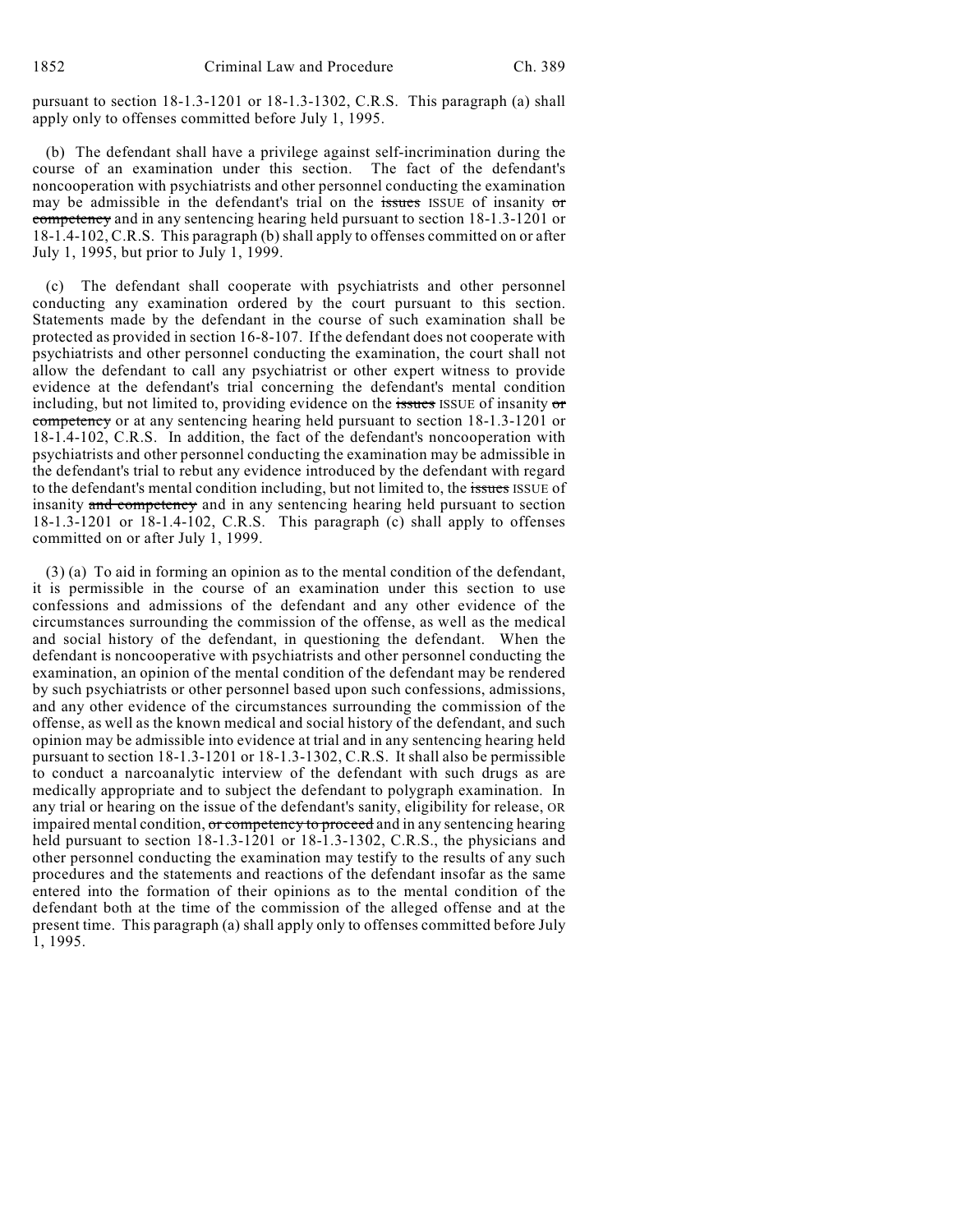(b) To aid in forming an opinion as to the mental condition of the defendant, it is permissible in the course of an examination under this section to use confessions and admissions of the defendant and any other evidence of the circumstances surrounding the commission of the offense, as well as the medical and social history of the defendant, in questioning the defendant. When the defendant is noncooperative with psychiatrists and other personnel conducting the examination, an opinion of the mental condition of the defendant may be rendered by such psychiatrists or other personnel based upon such confessions, admissions, and any other evidence of the circumstances surrounding the commission of the offense, as well as the known medical and social history of the defendant, and such opinion may be admissible into evidence at trial and in any sentencing hearing held pursuant to section 18-1.3-1201 or 18-1.4-102, C.R.S. It shall also be permissible to conduct a narcoanalytic interview of the defendant with such drugs as are medically appropriate and to subject the defendant to polygraph examination. In any trial or hearing on the issue of the defendant's sanity or eligibility for release or competency to proceed and in any sentencing hearing held pursuant to section 18-1.3-1201 or 18-1.4-102, C.R.S., the physicians and other personnel conducting the examination may testify to the results of any such procedures and the statements and reactions of the defendant insofar as the same entered into the formation of their opinions as to the mental condition of the defendant both at the time of the commission of the alleged offense and at the present time. This paragraph (b) shall apply to offenses committed on or after July 1, 1995.

(c) For offenses committed on or after July 1, 1999, when a defendant undergoes an examination pursuant to the provisions of paragraph (b) of this subsection (3) because the defendant has given notice pursuant to section 16-8-107 (3) that he or she intends to introduce expert opinion evidence concerning his or her mental condition, the physicians and other personnel conducting the examination may testify to the results of any such procedures and the statements and reactions of the defendant insofar as such statements and reactions entered into the formation of their opinions as to the mental condition of the defendant. both at the time of the commission of the alleged offense and at the present time.

(5) With respect to offenses committed before July 1, 1995, the report of examination shall include, but is not limited to:

(d) (II) Separate opinions as to whether the defendant was insane or had an impaired mental condition at the time of the commission of the act is incompetent to proceed, or is ineligible for release, as those terms are defined in this article, and, in any class 1 felony case, an opinion as to how the mental disease or defect affects any mitigating factor. The nature of the opinions required depends upon the type of examination ordered by the court.

(6) With respect to offenses committed on or after July 1, 1995, the report of examination shall include, but is not limited to, the items described in paragraphs (a) to (c) of subsection (5) of this section, and:

(b) Separate opinions as to whether the defendant was insane is incompetent to proceed, or is ineligible for release, as those terms are defined in this article, and, in any class 1 felony case, an opinion as to how the mental disease or defect or the condition of mind caused by mental disease or defect affects any mitigating factor.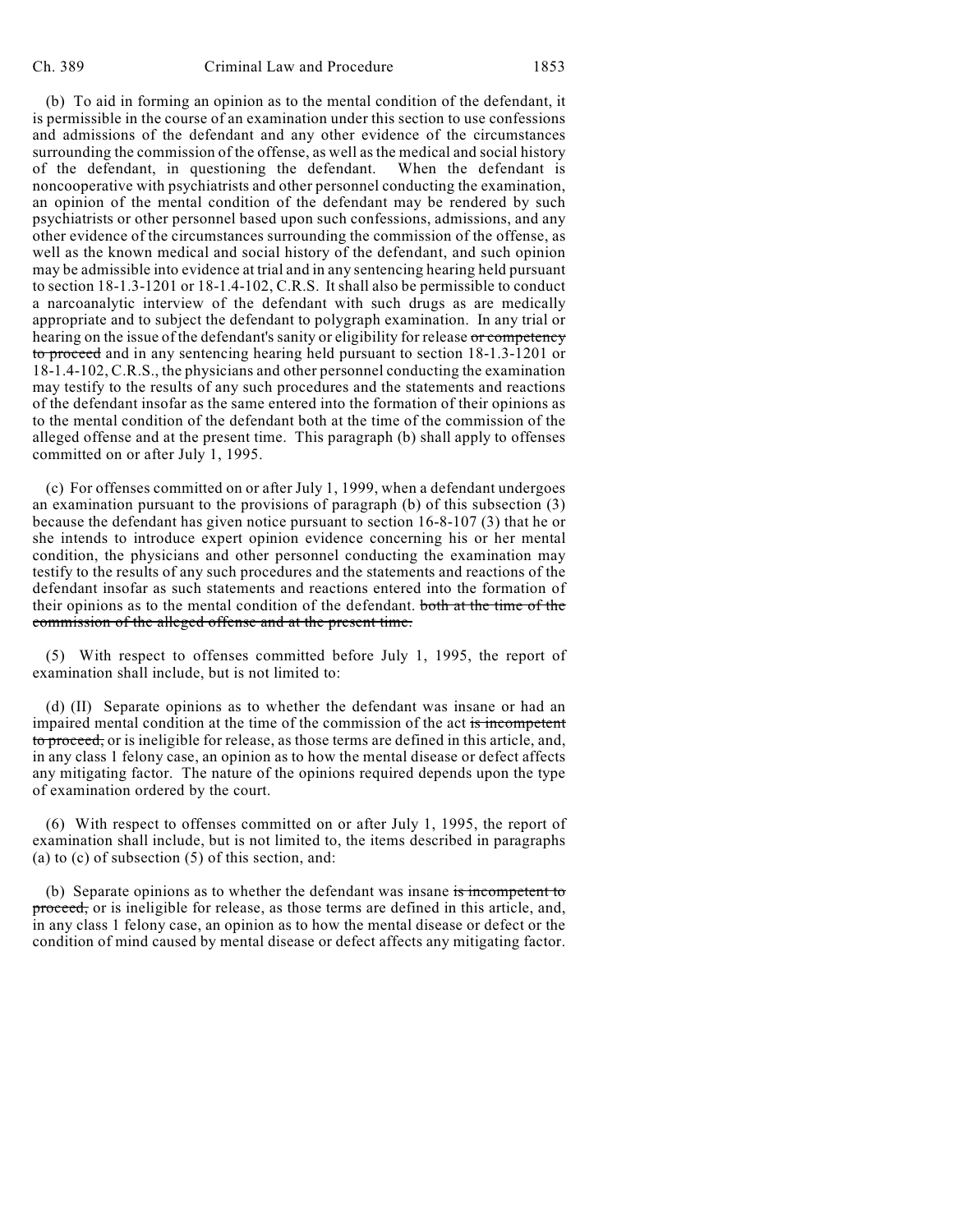The nature of the opinions required depends upon the type of examination ordered by the court.

(7) With respect to offenses committed on or after July 1, 1999, when a defendant has undergone an examination pursuant to the provisions of this section because the defendant has given notice pursuant to section 16-8-107 (3) that he or she intends to introduce expert opinion evidence concerning his or her mental condition, the report of examination shall include, but is not limited to, the items described in paragraphs (a) to (c) of subsection (5) of this section and:

(b) Separate opinions as to the defendant's mental condition including, but not limited to, whether the defendant was insane is incompetent to proceed, or is ineligible for release, as those terms are defined in this article, and, in any class 1 felony case, an opinion as to how the mental disease or defect or the condition of mind caused by mental disease or defect affects any mitigating factor. The nature of the opinions required depends upon the type of examination ordered by the court.

**SECTION 7. Repeal.** 16-8-106.5, Colorado Revised Statutes, is repealed as follows:

**16-8-106.5. Competency evaluation advisory board - creation - membership - duties - rules - repeal.** (1) There is hereby created the competency evaluation advisory board, referred to in this section as the "advisory board", in the department of human services that shall study and recommend standards to the state board of human services regarding the level of training, education, and experience that a psychiatrist or psychologist shall have to be considered qualified to perform competency evaluations in criminal cases pursuant to sections16-8-106 and 16-8-111. The advisory board shall additionally make recommendations to the state board of human services concerning standards for conducting and reporting the competency evaluations.

(2) The executive director of the department of human services, or his or her designee, shall serve as chair of the advisory board and shall appoint the remaining members of the advisory board. The advisory board shall consist of up to fourteen members, including but not limited to:

(a) A psychiatrist who is trained in forensic competency assessments;

(b) A licensed psychologist who is trained in forensic competency assessments;

(c) A licensed clinical social worker who is trained in forensic competency assessments;

(d) A licensed professional counselor who is trained in forensic competency assessments;

(e) A representative of the unit within the department of human services that is responsible for mental health services;

(f) A person who represents district attorneys within the state;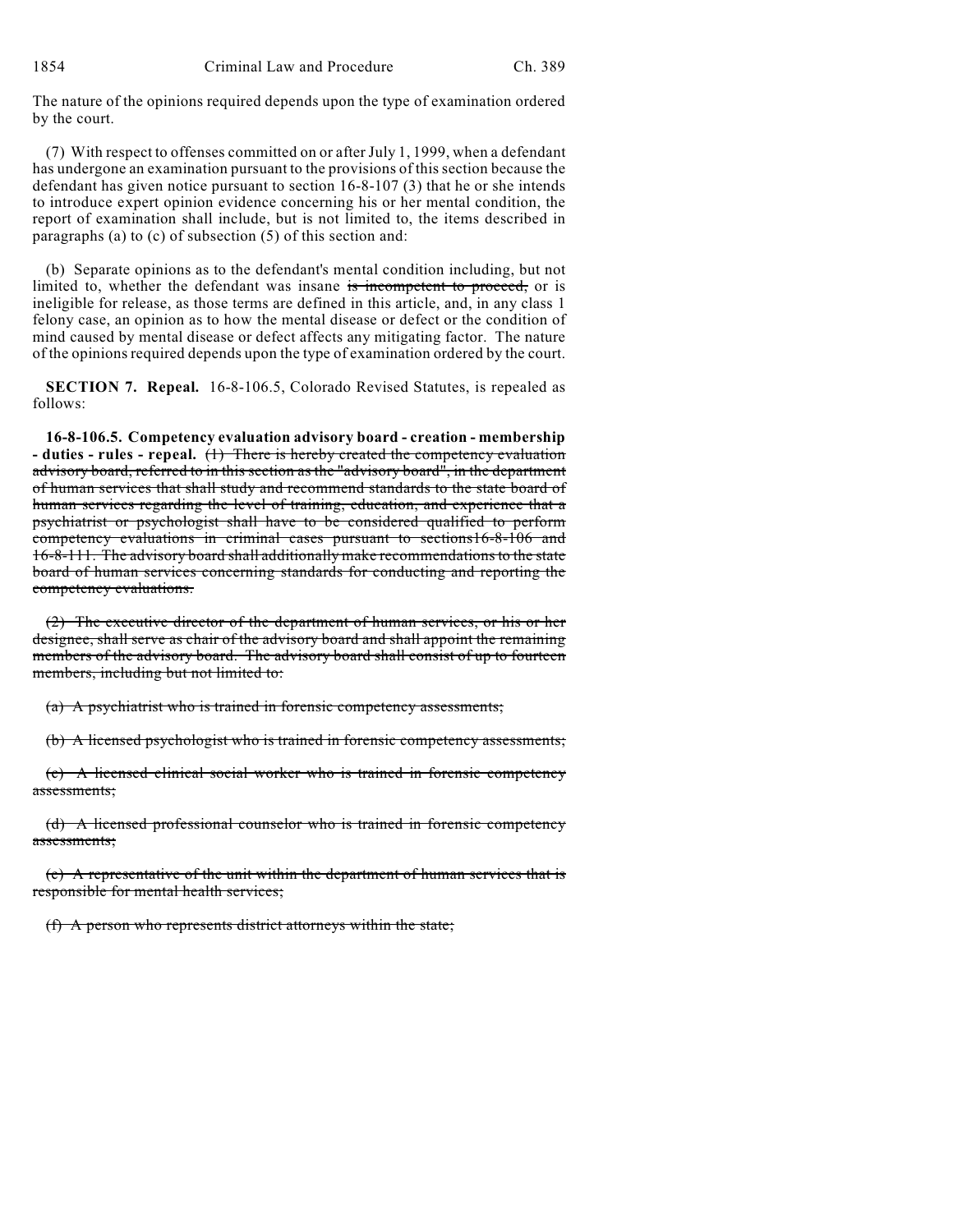$(g)$  A person who represents defense attorneys within the state;

(h) A representative from the task force established pursuant to section 18-1.9-104, C.R.S.;

(i) A family member of a person who had been subject to the competency evaluation process at some time;

(j) A representative of the judicial department; and

(k) A representative of the Colorado mental health institute at Pueblo.

(3) The advisory board shall report its findings and recommendations to the department of human services no later than January 30, 2008, and no later than January 30 each year thereafter.

(4) Based on the recommendations of the advisory board, the state board of human services shall promulgate rules and adopt procedures to establish and implement the standards identified in subsection (1) of this section.

(5) This section is repealed, effective July 1, 2010.

**SECTION 8. Repeal.** 16-8-110, Colorado Revised Statutes, is repealed as follows:

**16-8-110. Mental incompetency to proceed - effect - how and when raised.** (1) (a) No person shall be tried, sentenced, or executed if such person is incompetent to proceed at that stage of the proceedings against him or her. This paragraph (a) shall apply only to offenses committed before July 1, 1995.

(b) No person shall be tried, sentenced, or executed if such person is incompetent to proceed at that stage of the proceedings against him or her. This paragraph (b) shall apply to offenses committed on or after July 1, 1995.

(2) The question of the defendant's competency to proceed shall be raised in the following manner:

(a) If the judge has reason to believe that the defendant is incompetent to proceed, it is his duty to suspend the proceeding and determine the competency or incompetency of the defendant as provided in section 16-8-111.

(b) By motion of either the prosecution or defense made in advance of the commencement of the particular proceeding. The motion may be filed after the commencement of the proceeding if, for good cause shown, the mental condition of the defendant was not known or apparent before the commencement of the proceeding.

(c) By the affidavit of any chief officer of an institution having custody of a defendant awaiting execution.

(3) Notwithstanding any provision of this part 1 or part 2 of this article to the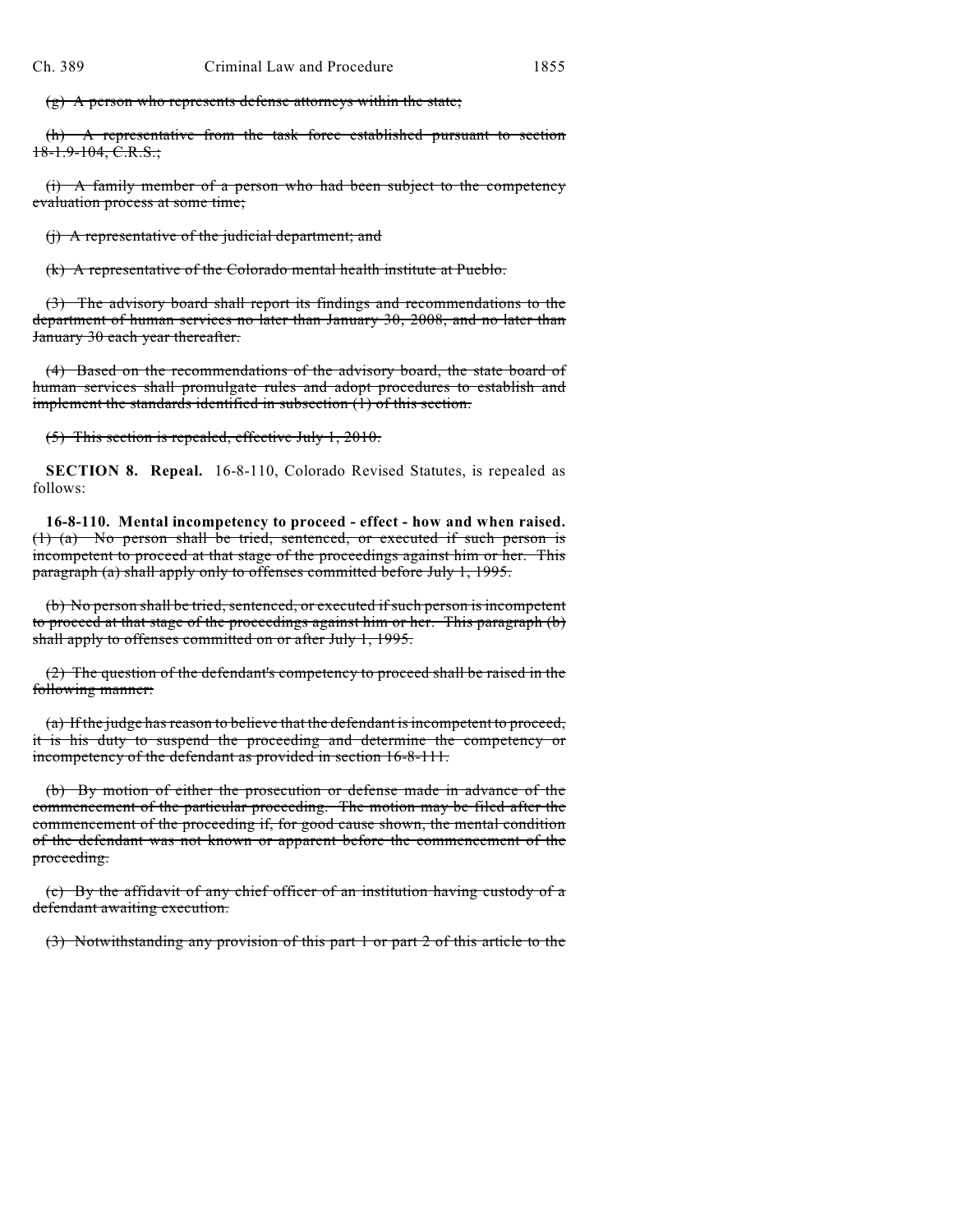contrary, the question of whether a convicted person is mentally incompetent to be executed shall be raised and determined as provided in part 14 of article 1.3 of title 18, C.R.S.

**SECTION 9. Repeal.** 16-8-111, Colorado Revised Statutes, is repealed as follows:

**16-8-111. Determination of incompetency to proceed.** (1) Whenever the question of a defendant's incompetency to proceed is raised, the court shall make a preliminary finding that the defendant is or is not competent to proceed. If the court feels that the information available to it is inadequate for making such finding, it may order a competency examination or such other investigation as it deems advisable.

(2) The court shall immediately notify the prosecuting attorney and defense counsel of the preliminary finding. If neither the prosecuting attorney nor defense counsel requests, in writing, a hearing within a time limit set by the court, the preliminary finding becomes a final determination. Upon the timely written request of either the prosecuting attorney or defense counsel, the court shall hold a hearing and may commit the defendant for a competency examination prior to the hearing if adequate psychiatric information is not already available. At the conclusion of the hearing, the court shall make a final determination. Upon the request of either party, the judge shall set the matter for hearing before another judge. At any hearing held pursuant to this subsection (2), the burden of submitting evidence and the burden of proof by a preponderance of the evidence are upon the party asserting the incompetency of the defendant.

(3) If the question of defendant's incompetency to proceed was raised after a jury was impaneled to try the issues raised by a plea of not guilty and the court determines that the defendant is incompetent to proceed or orders the defendant committed for a competency examination, the court may declare a mistrial. Declaration of a mistrial under these circumstances does not constitute jeopardy, nor does it prohibit the trial, sentencing, or execution of the defendant for the same offense after he has been found restored to competency.

(3.5) A competency examination shall be conducted by a licensed psychiatrist or a licensed psychologist who is trained in forensic competency assessments, or a psychiatrist or psychologist who is in forensic training and practicing under the supervision of a licensed psychiatrist with expertise in forensic psychiatry or a licensed psychologist with expertise in forensic psychology.

(4) Notwithstanding any provision of this part 1 or part 2 of this article to the contrary, the question of whether a convicted person is mentally incompetent to be executed shall be raised and determined as provided in part 14 of article 1.3 of title 18, C.R.S.

**SECTION 10. Repeal.** 16-8-112, Colorado Revised Statutes, is repealed as follows:

**16-8-112. Procedure after determination of competency or incompetency.** (1) If the final determination made pursuant to section 16-8-111 is that the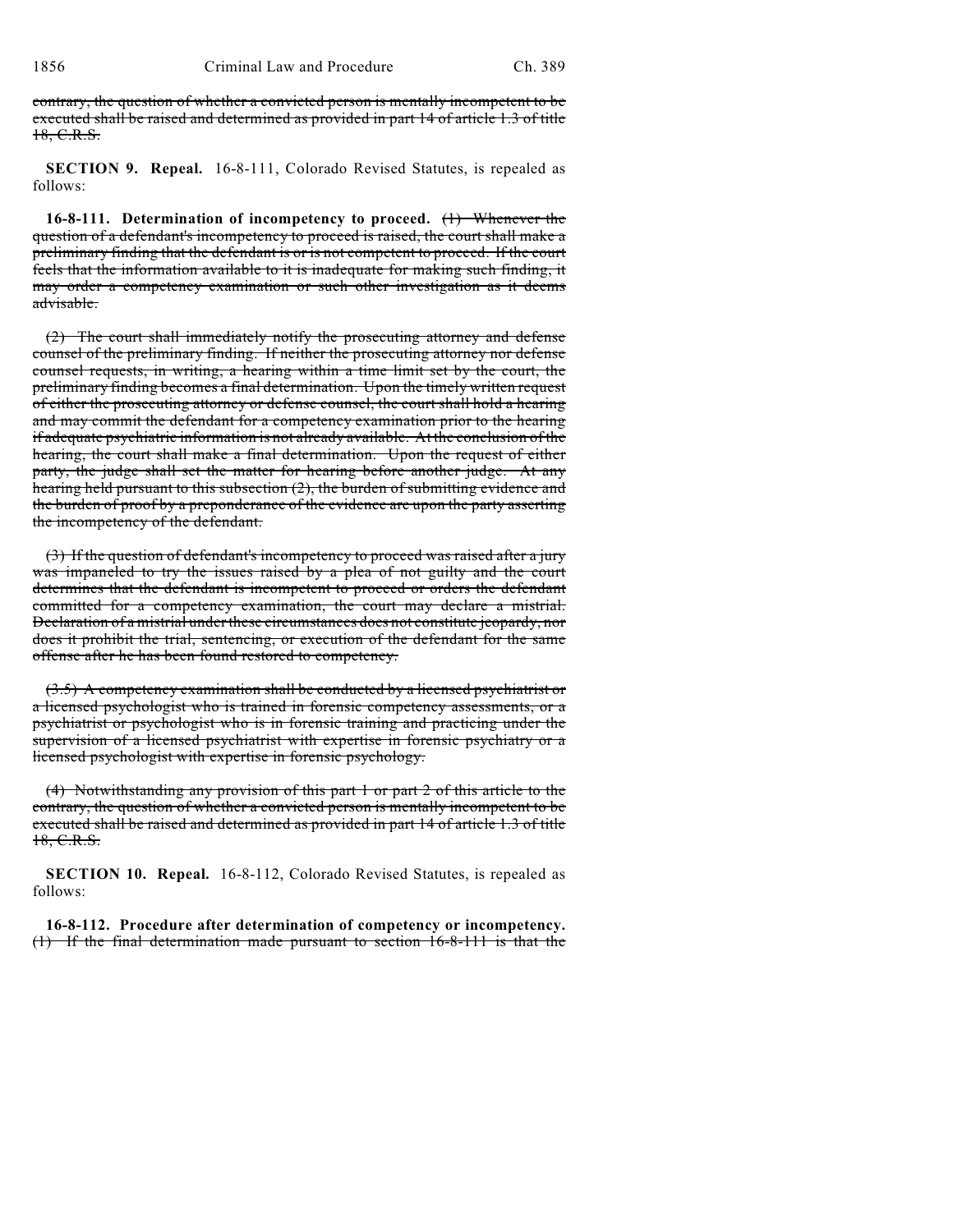defendant is competent to proceed, the judge shall order that the suspended proceeding continue or, if a mistrial has been declared, shall reset the case for trial at the earliest possible date.

(2) If the final determination is that the defendant is incompetent to proceed, the court shall commit the defendant to the custody of the department of human services, in which case the executive director has the same powers with respect to such commitment as he has following a commitment under section 16-8-105 (4). However, in the case of a defendant who is charged with an offense which does not involve violent behavior and who is subject to treatment on an outpatient basis as determined by the examination conducted pursuant to section 16-8-111 (2) or on the basis of adequate psychiatric information already available, the court may order the defendant to undergo treatment at or under the supervision of a facility, as defined in section  $27-10-102$  (4.5), C.R.S., if a facility exists in the judicial district which is able to provide treatment appropriate to the defendant. Such commitment or treatment shall continue until the defendant is found competent to proceed or until otherwise terminated under the provisions of section 16-8-114.5.

(3) A determination under subsection (2) of this section that a defendant is incompetent to proceed shall not preclude the court from considering the release of the defendant on bail upon compliance with the standards and procedures for such release prescribed by statute and by the Colorado rules of criminal procedure. At any hearing to determine eligibility for release on bail, the court may consider any effect the defendant's incompetency may have on his ability to insure his presence for trial. In the case of an incompetent defendant who is not subject to treatment on an outpatient basis as determined by the examination conducted pursuant to section 16-8-111 (2) or on the basis of adequate psychiatric information already available, there shall be a presumption that the incompetency of the defendant will inhibit the ability of the defendant to insure his presence for trial.

(4) A determination under subsection (2) of this section that a defendant is incompetent to proceed shall not preclude a continuation of the proceedings by the court to consider and decide matters, including a preliminary hearing and motions, which are susceptible of fair determination prior to trial and without the personal participation of the defendant. Proceedings thus continued may be later reopened if, in the discretion of the court, substantial new evidence is discovered after and as a result of the restoration to competency of the defendant.

**SECTION 11.** 16-8-114, Colorado Revised Statutes, is amended to read:

**16-8-114. Evidence concerning competency - inadmissibility.** (1) If a defendant is found to be restored to competency after hearing as provided in section 16-8-113, the court shall resume or recommence the trial or sentencing proceedings or order the sentence carried out. The court shall credit any time the defendant spent in confinement while committed pursuant to section 16-8-112 against any term of imprisonment imposed after restoration to competency.

(2) If the court determines that the defendant remains mentally incompetent to proceed, the court may continue or modify any orders entered at the time of the original determination of incompetency and may commit or recommit the defendant or enter any new order necessary to facilitate the defendant's restoration to mental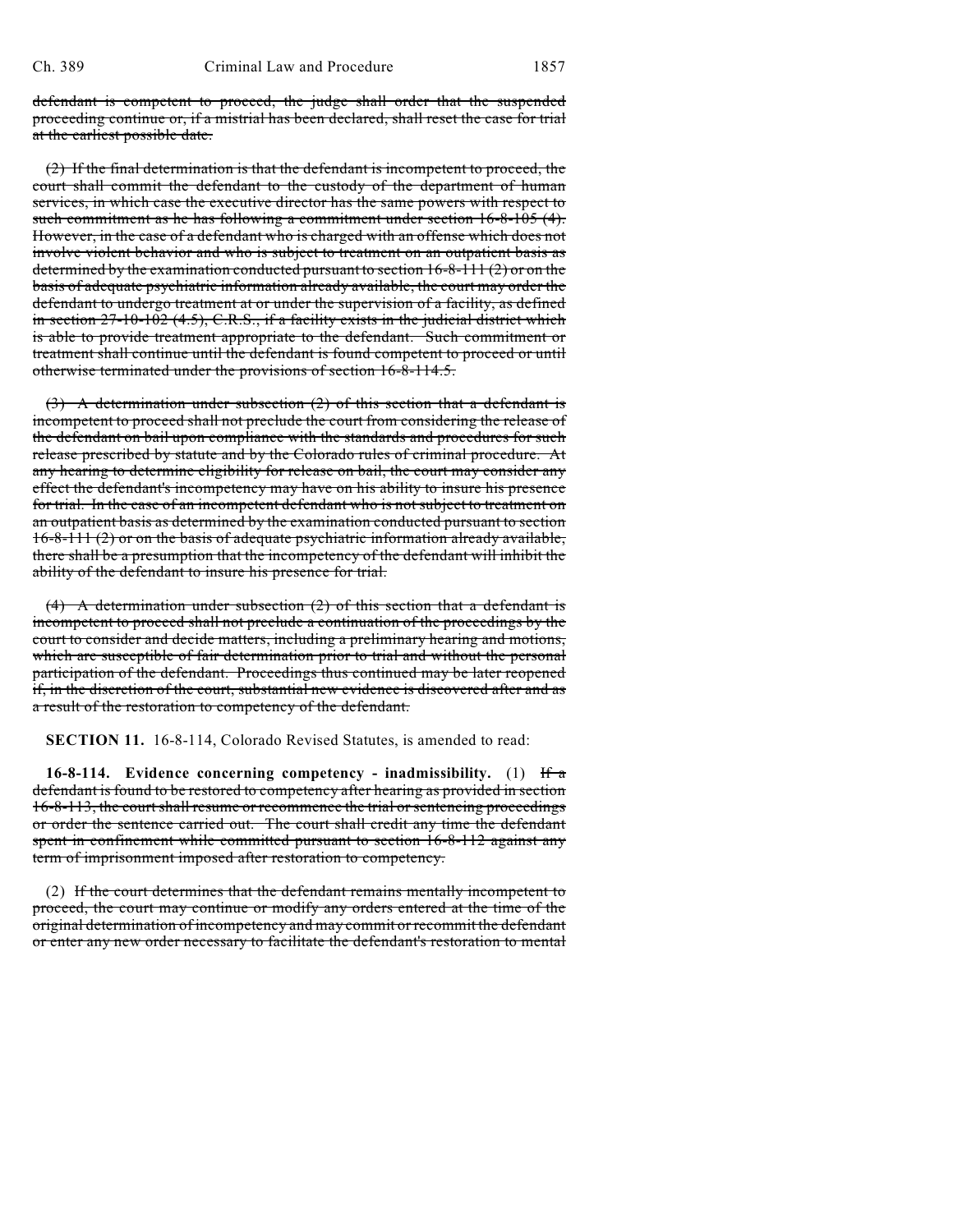### competency.

(3) (a) Evidence of any determination as to the defendant's competency or incompetency is not admissible on the issues raised by the pleas of not guilty or not guilty by reason of insanity or the affirmative defense of impaired mental condition. This paragraph (a) shall apply only to offenses committed before July 1, 1995.

(b) Evidence of any determination as to the defendant's competency or incompetency is not admissible on the issues raised by the pleas of not guilty or not guilty by reason of insanity. This paragraph (b) shall apply to offenses committed on or after July 1, 1995.

**SECTION 12. Repeal.** 16-8-114.5, Colorado Revised Statutes, is repealed as follows:

**16-8-114.5. Commitment - termination of proceedings.** (1) A defendant committed to the department of human services or otherwise confined as a result of a determination of incompetency to proceed shall not remain confined for a period in excess of the maximum term of confinement which could be imposed for the offenses with which he is charged less earned time to which he would be entitled under article 22.5 of title 17, C.R.S.

(2) The court shall review the case of a defendant committed or confined as incompetent to proceed at least every six months with regard to the probability that the defendant will eventually be restored to competency and with regard to the justification for continued commitment or confinement. Such review may be held in conjunction with a restoration hearing under section 16-8-113. Prior to each such review, the institution treating the defendant shall provide the court with a report regarding the competency of the defendant. If, on the basis of the available evidence, not including evidence resulting from a refusal by the defendant to accept treatment, there is a substantial probability that the defendant will not be restored to competency within the foreseeable future, upon motion of the district attorney or the defendant, the court may terminate the criminal proceeding and the commitment or treatment order under section 16-8-112 (2) and may either order the release of the defendant or the commencement of civil proceedings under the provisions of article 10 of title 27, C.R.S. In each such case the court shall enter a written decision outlining why the court terminated the criminal proceeding or did not terminate such proceeding.

**SECTION 13.** 16-8-117, Colorado Revised Statutes, is amended to read:

**16-8-117. Advisement on matters to be determined.** When a determination is to be made as to a defendant's competency to proceed or eligibility for release, the court shall explain to the defendant the nature and consequences of the proceeding and the rights of the defendant under this section, including his OR HER right to a jury trial upon the question of eligibility for release. The defendant, if he OR SHE wishes to contest the question, may request a hearing which shall then be granted as a matter of right. At the hearing, the defendant and the prosecuting attorney are entitled to be present in person, to examine any reports of examination or other matter to be considered by the court as bearing upon the determination, to introduce evidence, summon witnesses, cross-examine witnesses for the other side or the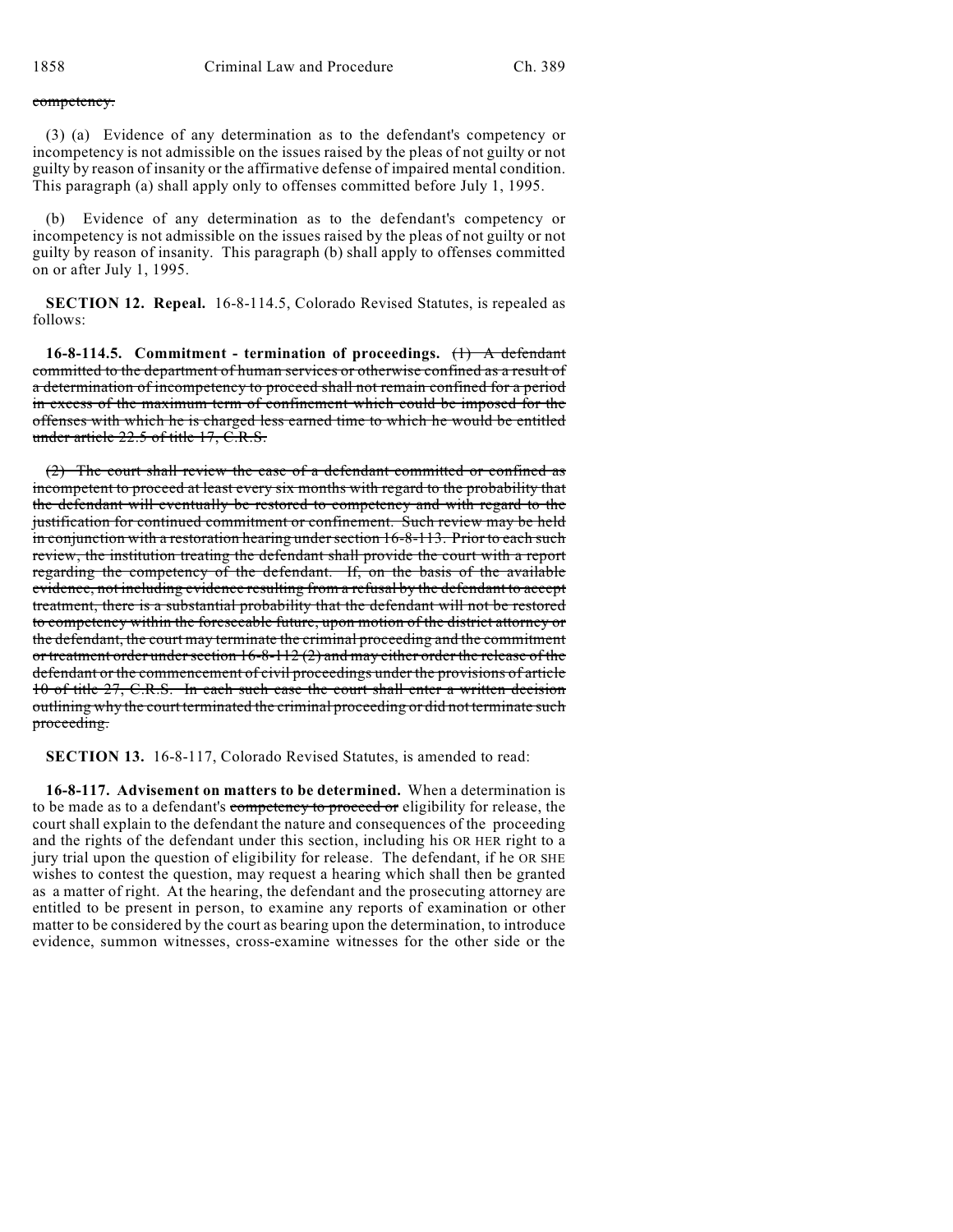court, and to make opening and closing statements and argument. The court may examine or cross-examine any witness called by the defendant or prosecuting attorney and may summon and examine witnesses on its own motion.

**SECTION 14.** The introductory portion to 16-8-118 (1), Colorado Revised Statutes, is amended, and the said 16-8-118 is further amended BY THE ADDITION OF A NEW SUBSECTION, to read:

**16-8-118. Temporary removal for treatment and rehabilitation.** (1) The chief officer of the institution in which a defendant has been committed under this article OR ARTICLE 8.5 OF THIS TITLE 16 may authorize treatment and rehabilitation activities involving temporary physical removal of such person from the institution in which the defendant has been placed, if prior to such authorization the following procedures are carried out:

(1.5) THE CHIEF OFFICER OF THE INSTITUTION IS AUTHORIZED TO ALLOW A DEFENDANT, WITHOUT COURT AUTHORIZATION AS SET FORTH IN SUBSECTION (1) OF THIS SECTION, TO LEAVE THE PHYSICAL PREMISES OF THE TREATMENT OR HABILITATION FACILITY FOR NEEDED MEDICAL TREATMENT AT A HOSPITAL, CLINIC, OR OTHER HEALTH CARE FACILITY, SO LONG AS THE DEFENDANT IS ACCOMPANIED BY STAFF FROM THE FACILITY.

**SECTION 15.** 19-2-1301 (2), Colorado Revised Statutes, is amended to read:

**19-2-1301. Mental incompetency to proceed - effect - how and when raised.** (2) A juvenile shall not be tried or sentenced if the juvenile is incompetent to proceed, as defined in section  $16-8-102$  (3) 16-8.5-101 (8), C.R.S., at that stage of the proceedings against him or her.

**SECTION 16.** 19-2-1302 (4) (c), Colorado Revised Statutes, is amended to read:

**19-2-1302. Determination of incompetency to proceed.** (4) (c) The competency evaluation shall, at a minimum, include an opinion regarding whether the juvenile is competent to proceed as defined in section  $16-8-102(3)$  16-8.5-101 (3), C.R.S. If the evaluation concludes the juvenile is incompetent to proceed, the evaluation shall include a recommendation as to whether the juvenile may be restored to competency and identify appropriate services to restore the juvenile to competency.

**SECTION 17.** 19-2-1304 (1), Colorado Revised Statutes, is amended to read:

**19-2-1304. Restoration to competency.** (1) The court may order a restoration hearing, as defined in section  $16-8-102(7)$  16-8.5-101 (10), C.R.S., at any time on its own motion, on motion of the prosecuting attorney, or on motion of the juvenile. The court shall order a hearing if a mental health professional who has been treating the juvenile files a report certifying that the juvenile is mentally competent to proceed.

**SECTION 18.** 26-1-107 (6) (h), Colorado Revised Statutes, is amended to read:

**26-1-107. State board of human services - rules.** (6) The state board shall: